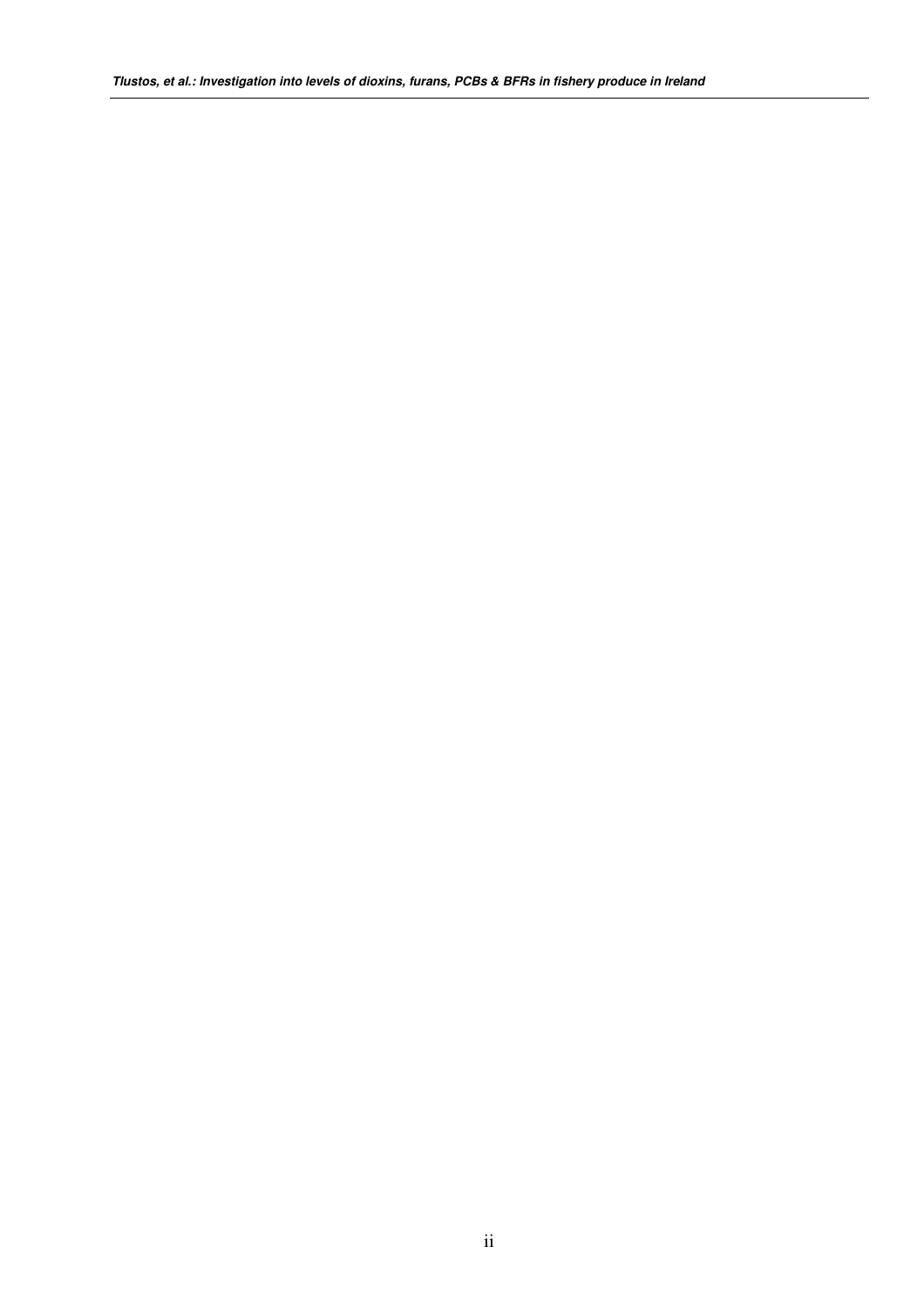## **Acknowledgements**

The authors wish to express their appreciation to An Bord Iascaigh Mhara (BIM) for their financial contribution to this project and for providing some of the samples. Special thanks are due to Helen Cooper (BIM), Emer O'Reilly (FSAI), Conor Duffy, Denise Glynn, Brian Boyle and Jane Kinane (MI) for their assistance.

*This study was sponsored by FSAI, BIM and the Marine Institute.*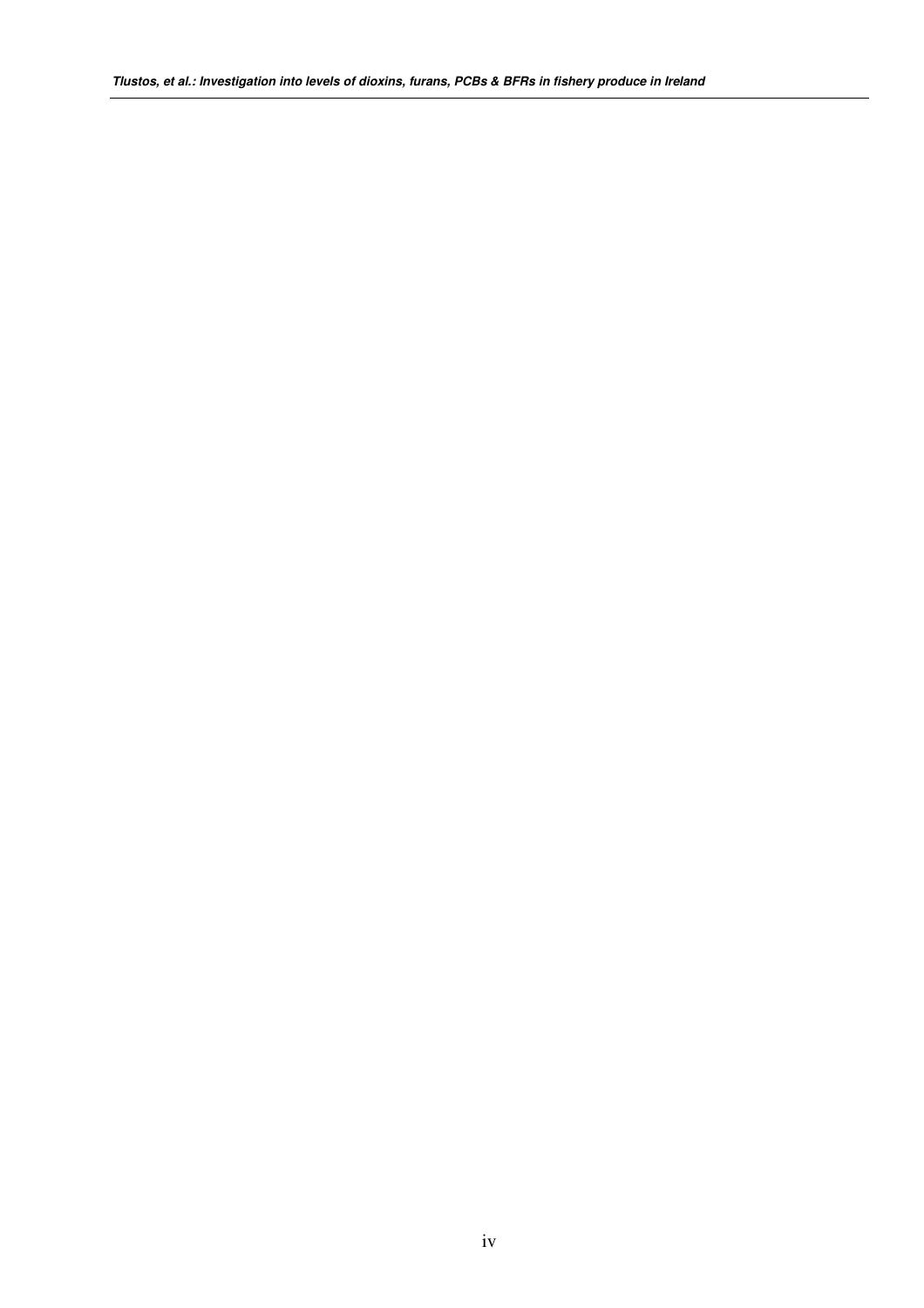| <b>Table of Contents</b> | Page              |                                                            |                |
|--------------------------|-------------------|------------------------------------------------------------|----------------|
| 1.                       | Summary           |                                                            | 1              |
| 2.                       | Background        | 3                                                          |                |
|                          | 2.1               | Dioxins and furans (PCDDs and PCDFs)                       | $\overline{4}$ |
|                          | 2.2               | Polychlorinated Biphenyls (PCBs)                           | 5              |
|                          | 2.3               | Polybrominated Diphenyl Ethers (PBDEs)                     | 5              |
|                          | 2.4               | Hexabromocyclododecane (HBCD)                              | $\overline{7}$ |
|                          | 2.5               | Toxic equivalence factors for dioxins and dioxin-like PCBs | 7              |
|                          | 2.6               | Risk assessment of dioxins, furans and PCBs in food        | 9              |
|                          | 2.7               | Legislation on dioxins, furans and PCBs in food            | 10             |
| 3.                       |                   | <b>Study Outline</b>                                       | 12             |
|                          | 3.1               | <b>Materials and Methods</b>                               | 12             |
|                          | 3.2               | Analytes included in the survey                            | 13             |
|                          | 3.2.1             | PCDDs/PCDFs and PCBs                                       | 13             |
|                          | 3.2.2             | <b>Brominated flame retardants</b>                         | 14             |
|                          | 3.3               | Methodology                                                | 14             |
| 4.                       | <b>Results</b>    |                                                            | 14             |
|                          | 4.1               | Dioxins, furans and PCBs                                   | 14             |
|                          | 4.2               | <b>Brominated Flame Retardants</b>                         | 18             |
|                          | 4.2.1             | <b>PBDEs</b>                                               | 18             |
|                          |                   | 4.2.2 HBCD                                                 | 20             |
| 5.                       | <b>Discussion</b> |                                                            | 21             |
| 6.                       |                   | Conclusions                                                | 21             |
| 7.                       |                   | Abbreviations                                              | 21             |
| 8.                       |                   | References                                                 | 21             |
| 9.                       | Appendix          |                                                            | 21             |
|                          | 9.1               | <b>Methods of Analysis</b>                                 | 21             |
|                          | 9.2               | Quality assurance/control                                  | 21             |
|                          |                   |                                                            |                |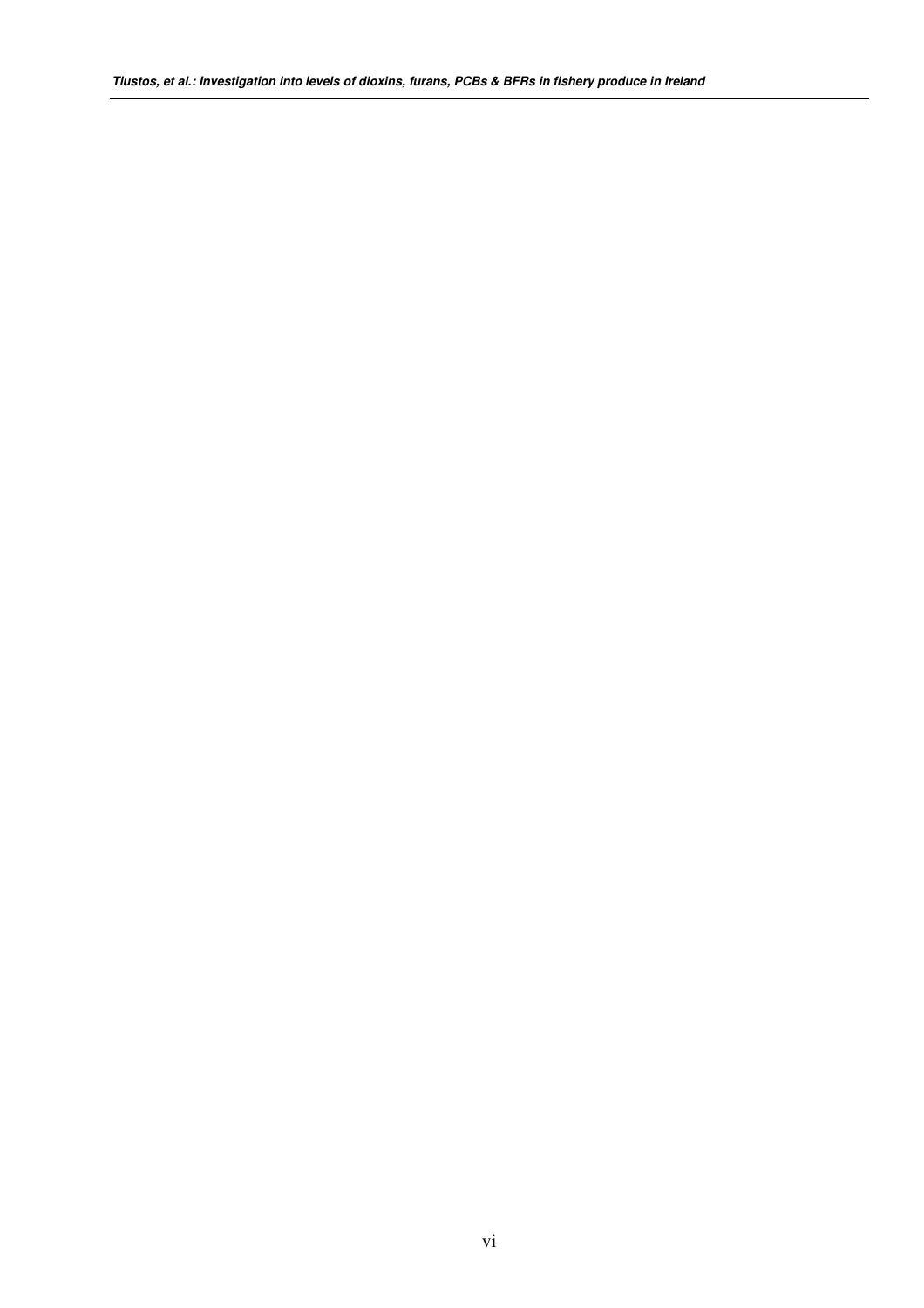## **1. Summary**

The Food Safety Authority of Ireland in collaboration with the Marine Institute and An Board Iascaigh Mhara (Sea Fisheries Board) has carried out a surveillance study of levels of dioxins (PCDDs), furans (PCDFs) polychlorinated biphenyls (PCBs), and brominated flame retardants (BFRs), specifically polybrominated diphenylethers (PBDEs) and hexabromocyclododecane (HBCD), in a variety of fish species and fishery products, including fresh and processed products available on the Irish market. The study was undertaken because of concern about the possible effects on human health of these bio-persistent environmental contaminants, known to be present in a number of foodstuffs, notably meat, fish, eggs and dairy products.

The study showed that levels of PCDDs and PCDFs in Irish fish and fishery products available on the Irish market were well below existing EC legal limits for these contaminants as laid down in Regulation 466/2001. The lowest level was found in a sample of canned tuna (0.012 ng WHO TEQ/kg whole weight) with the highest level found in a farmed salmon sample (0.82 ng WHO TEQ/kg whole weight), compared with the maximum level under the legislation of 4 ng WHO TEQ/kg whole weight.

The levels found were also below the new limits for dioxin-like PCBs (dl-PCBs) and for the sum of WHO-TEQs for PCDDs, PCDFs and dioxin-like PCBs, which were introduced in November, 2006 via Regulation 199/2006. The upper-bound mean levels of PCDDs, PCDFs and dioxin-like PCBs expressed as total WHO-TEQs ranged from 0.05 – 2.15 ng/kg WHO TEQ whole weight, which can be compared with the new maximum level of 8 ng WHO TEQ/kg whole weight for the sum of PCDDs, PCDFs and dioxin-like PCBs.

Results of this study are in line with those from previous FSAI studies on PCDD and PCDF levels in fish and also in meat, milk and eggs, and indicate relatively low levels of these contaminants in fishery produce available in the Irish marketplace. Reductions of PCDD/Fs and dl-PCBs in Irish farmed salmon were observed in comparison to levels measured in a previous FSAI/MI survey in 2001, in which a mean level of 4.02 ng WHO TEQ/kg whole weight was detected compared with 2.15 ng/kg WHO TEQ whole weight in the present study. Similar observations can be made for levels reported in a study carried out by An Board Iascaigh Mhara in 2004, in which a mean level of 1.75 ng WHO TEQ/kg whole weight was reported.

Concentrations of brominated flame retardants were also low. The mean PBDE concentrations ranged from <0.31 to 3.71 g/kg whole weight in canned tuna to farmed salmon respectively. Although there are no acceptable daily intake (ADI) or maximum limits set for PBDEs or HBCD, the levels of these contaminants found in the study were low, and are very unlikely to present a health risk to Irish consumers.

Although fish is a recognised dietary source of PCDDs, PCDFs and PCBs, the health benefits of eating fish are well established, and on the basis of these results the FSAI considers that there is no need to alter current advice on fish consumption. Current advice is that consumers should eat two portions of fish a week, one of which should be oily. The full study report follows, providing further sampling details, analytical methodologies and discussion of the resulting datasets.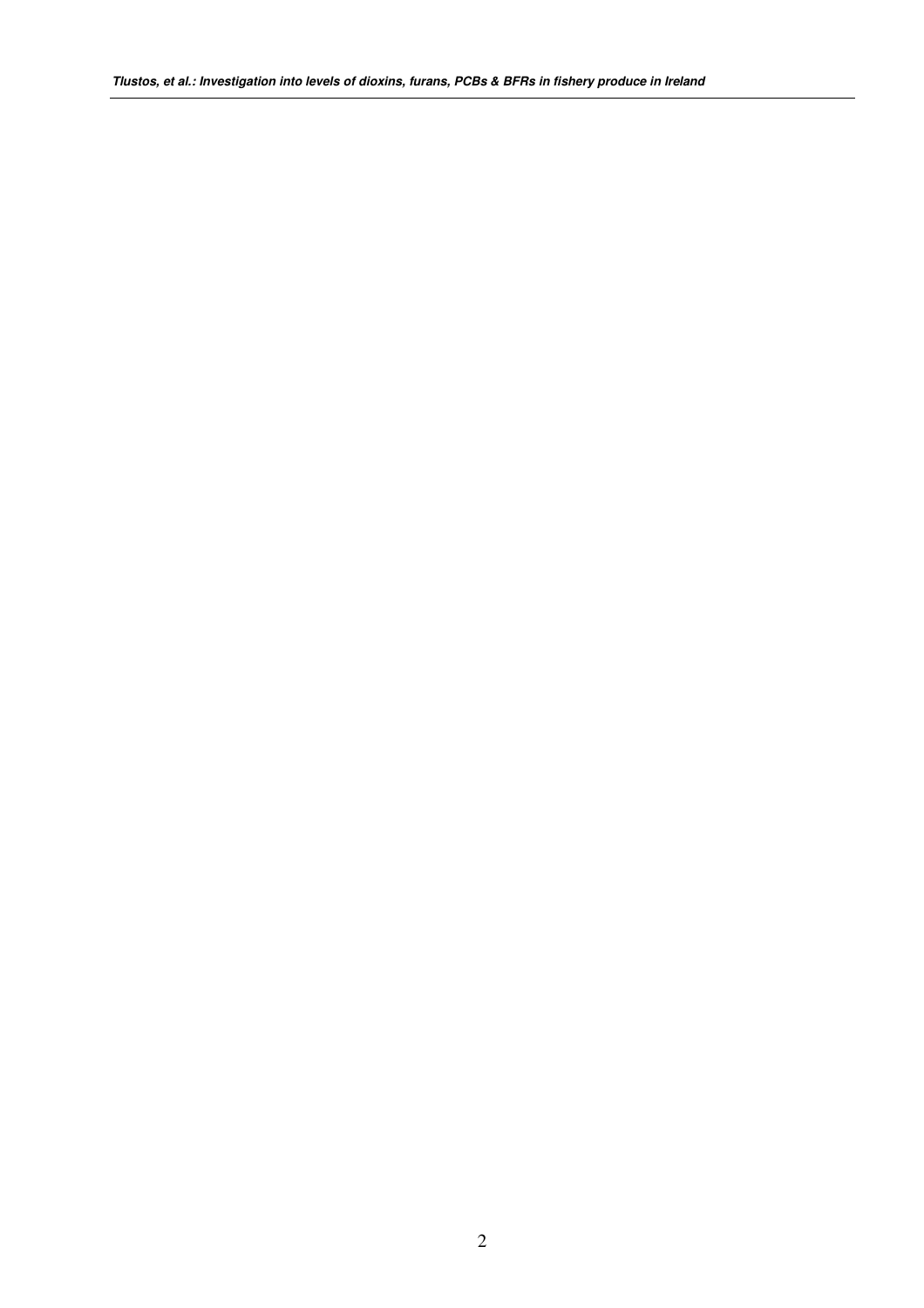## **2. Background**

The Food Safety Authority of Ireland (FSAI) has a statutory responsibility to ensure the safety of food consumed, distributed, produced and sold on the Irish market. In this respect, the FSAI co-ordinates the collation of food safety surveillance information from laboratories run by its official agents, the Health Service Executive (HSE), the Department of Agriculture and Food, the Department of Communication, Marine and Natural Resources, the Marine Institute and the local authorities. The FSAI also conducts targeted food safety surveillance in areas where potential safety issues have been identified and/or on food contaminants for which there are currently no testing facilities in Ireland, such as dioxins.

The nutritional benefits of eating fish, in particular oily fish, are well known. The FSAI advises consumers to eat two portions of fish each week, of which one should be oily. In recent years there has been some public debate concerning the health risks to consumers associated with persistent organic pollutants, such as dioxins, in certain species of fish.

This report provides the results of a targeted surveillance study undertaken in 2004 - 2005 in collaboration with the Marine Institute and An Board Iascaigh Mhara (Sea Fisheries Board) on levels of dioxins (PCDDs), furans (PCDFs), polychlorinated biphenyls (PCBs), and brominated flame retardants (BFRs), specifically polybrominated diphenyl ethers (PBDEs) and hexabromocyclododecane (HBCD) isomers in a variety of fishery products available on the Irish market.

The present work builds on previous studies undertaken by FSAI into levels of these environmental contaminants in fish and fish oils (FSAI, 2002a, undertaken jointly with the Marine Institute), meat (FSAI, 2004a), milk (FSAI, 2002b) and eggs (FSAI, 2004b), and was undertaken against the background of increased awareness in the European Union of the possible health risks posed by these substances in the food chain. It also reflects Ireland's participation in the 2004 – 2006 EC monitoring programme for the background presence of dioxins, furans and dioxin-like PCBs in foodstuffs which has been agreed between the European Commission and the Member States via Commission Recommendation 2004/705/EC. The EC monitoring programme has recently been extended for a further 2 years, until 31<sup>st</sup> December 2008, via Commission Recommendation 2006/794/EC (repealing Recommendation 2004/705).

Monitoring of other residues and environmental contaminants, such as trace metals in fish and shellfish is undertaken by the Marine Institute as part of a service contract with FSAI (e.g. Marine Institute 2004a, 2004b). An Board Iascaigh Mhara have also recently carried out studies into levels of PCDDs, PCDFs and PCBs in Irish farmed salmon (Gruemping *et al*., 2004).

As part of this study, analysis of nutritionally beneficial polyunsaturated fatty acids (PUFAs) was also undertaken. These results will be the subject of a separate report.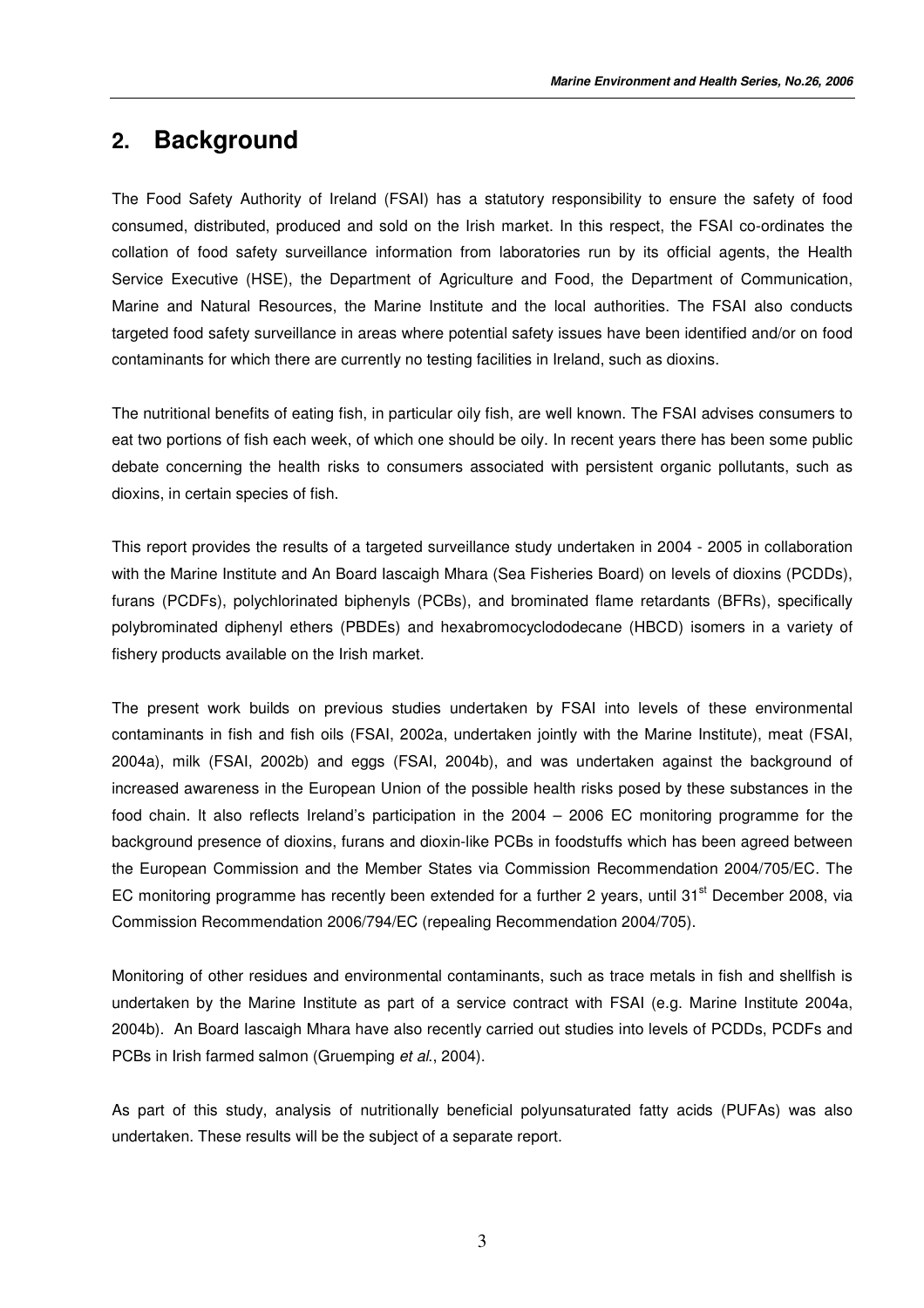### **2.1 Dioxins and furans (PCDDs and PCDFs)**

The term 'dioxins' covers a group of 75 polychlorinated dibenzo-p-dioxin (PCDD) and 135 polychlorinated dibenzofuran (PCDF) congeners, 17 of which are of toxicological concern. Exposure to dioxins can result in a wide range of toxic responses, including dermal toxicity (chloracne), immunotoxicity, carcinogenicity, reproductive toxicity and possible neurobehavioral (cognitive) effects (SCF, 2000). Studies on children exposed *in utero* to dioxins are reported to have shown persistent endocrine and developmental changes (SCF, 2000). The toxicological effects of dioxins are thought to arise due to binding to a specific receptor protein within cells, the aryl hydrocarbon (Ah) receptor, present in most tissues of animals and humans. The most toxic dioxin congener is 2, 3, 7, 8-tetrachlorodibenzo-p-dioxin (TCDD) and is classified by the International Agency for Research on Cancer (IARC) and other international organisations as a known human carcinogen. By analogy other dioxins are therefore considered as presumed carcinogens. The EU Scientific Committee for Food (SCF), in line with the World Health Organisation (WHO), have concluded however that the carcinogenic effect of dioxins does not occur at levels below a certain threshold (SCF, 2000).

Dioxins are chlorinated environmental contaminants and have no known commercial applications, other than in the preparation of analytical standards and research materials. They are formed during combustion processes, for example in the incineration of municipal waste, although natural combustion processes such as forest fires and bonfires may also result in dioxin formation. They can also occur as by-products of industrial processes, for example production and use of pentachlorophenol-containing wood preservatives, production and use of certain herbicides and bleaching of paper pulp using chlorine. Dioxins have been identified in almost all environmental compartments as a result of these emissions. Emissions of dioxins to air may ultimately result in deposition in the terrestrial environment and in aquatic sediments, followed by uptake into the food chain e.g. by ruminants and fish.

Dioxins are highly resistant to degradation processes in the environment and consequently persist in the environmental compartments where they have been deposited. This in part is due to their lipophilic characteristics, which can result in accumulation in the fatty tissues of the primary intake species e.g. cattle or fish. Approximately 90% of human exposure to dioxins and furans results from the consumption of contaminated food. Exposure by other routes, such as inhalation and ingestion of particles from air, ingestion of contaminated soil and dermal absorption normally contributes less than 10% of daily intake.

Humans are considered the ultimate consumers in the food chain, and accumulate dioxins in body tissues primarily as a result of exposure via food. In the case of cows or other lactating species, high levels of dioxins can potentially occur in milk (specifically in milk fat) and consequentially also in cream and in milk products such as cheese, in addition to accumulation within carcass meat. In fish, levels are usually higher in fatty tissues such as the liver and consequently levels can be more elevated in fish liver oils. In Europe, the fraction of the dietary intake of dioxins contributed by these foods is: fish and fish products  $(2 - 63\%)$ .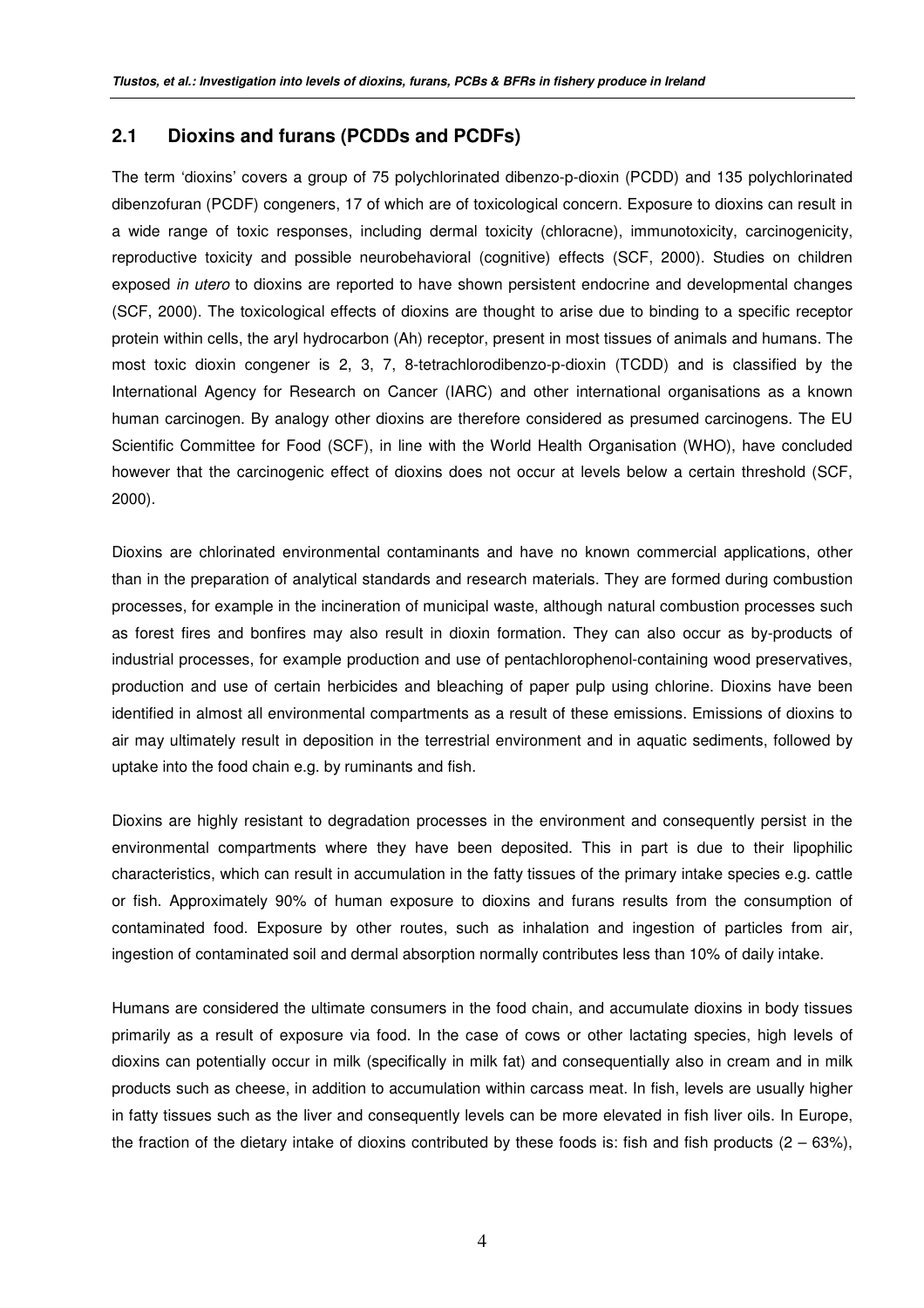meat and meat products  $(6 - 32%)$ ; milk and dairy products  $(16 - 39%)$ . Fruit and vegetables provide only a minor contribution to human intake (European Commission, 2000).

The Belgium dioxin crisis in 1999 triggered an increased awareness in the European Union of the dangers posed by dioxins, furans and polychlorinated biphenyls in the food chain and as a consequence of this crisis, the European Community (EC) established maximum levels for dioxins in furans in foodstuffs, in order to protect the health of consumers.

## **2.2 Polychlorinated Biphenyls (PCBs)**

Polychlorinated biphenyls or PCBs are a group of extremely stable aromatic chlorinated compounds which, like dioxins, are relatively resistant to biological degradation and hence persist and accumulate in the environment and in the food chain. There are 209 structurally possible PCB compounds (congeners), with one to ten chlorine atoms per molecule. They have excellent electrical and heat transfer properties, which led to their widespread use in a variety of industrial, commercial and domestic applications. The production and use of PCBs has been discontinued in most countries, due to concern about their toxicity and persistence, but large amounts remain in electrical equipment, plastic products, buildings and the environment. Incorrect disposal of such material can result in continued release to the environment, adding to existing levels present as a consequence of past releases.

PCBs are generally regarded as having potential to cause adverse effects on health, with particular concern being expressed about the 12 so-called dioxin-like PCBs. This group of non-ortho (PCBs 77, 81, 126, 169) and mono-ortho (PCBs 105, 114, 118, 123, 156, 157, 167, 189) PCBs are assumed to have essentially the same toxicity potential as the dioxins and furans, since they also bind to the Ah receptor.

Other PCBs (non-dioxin-like PCBs) do not exert their toxicological effects via binding to the Ah receptor but nonetheless are associated with a wide spectrum of toxic responses, including developmental effects, immuno- and neurotoxicity, endocrine disrupting effects and tumour promotion. The so-called marker or indicator PCBs have been used as indicators of the total PCB content or body burden of environmental biota, food and human tissue. The most frequent approach is to use either the total level of six of the most commonly occurring PCBs (6 indicator PCBs, PCBs 28, 52, 101, 138, 153 and 180) or the total level of seven of these (7 indicator PCBs, PCBs 28, 52, 101, 118, 138, 153 and 180), including the dioxin-like PCB 118.

### **2.3 Polybrominated Diphenyl Ethers (PBDEs)**

Brominated flame retardants (BFRs) are a group of chemicals which are added to many household products for the purpose of fire prevention. The types of products containing these chemicals include clothing and household textiles, furniture, computers and TVs.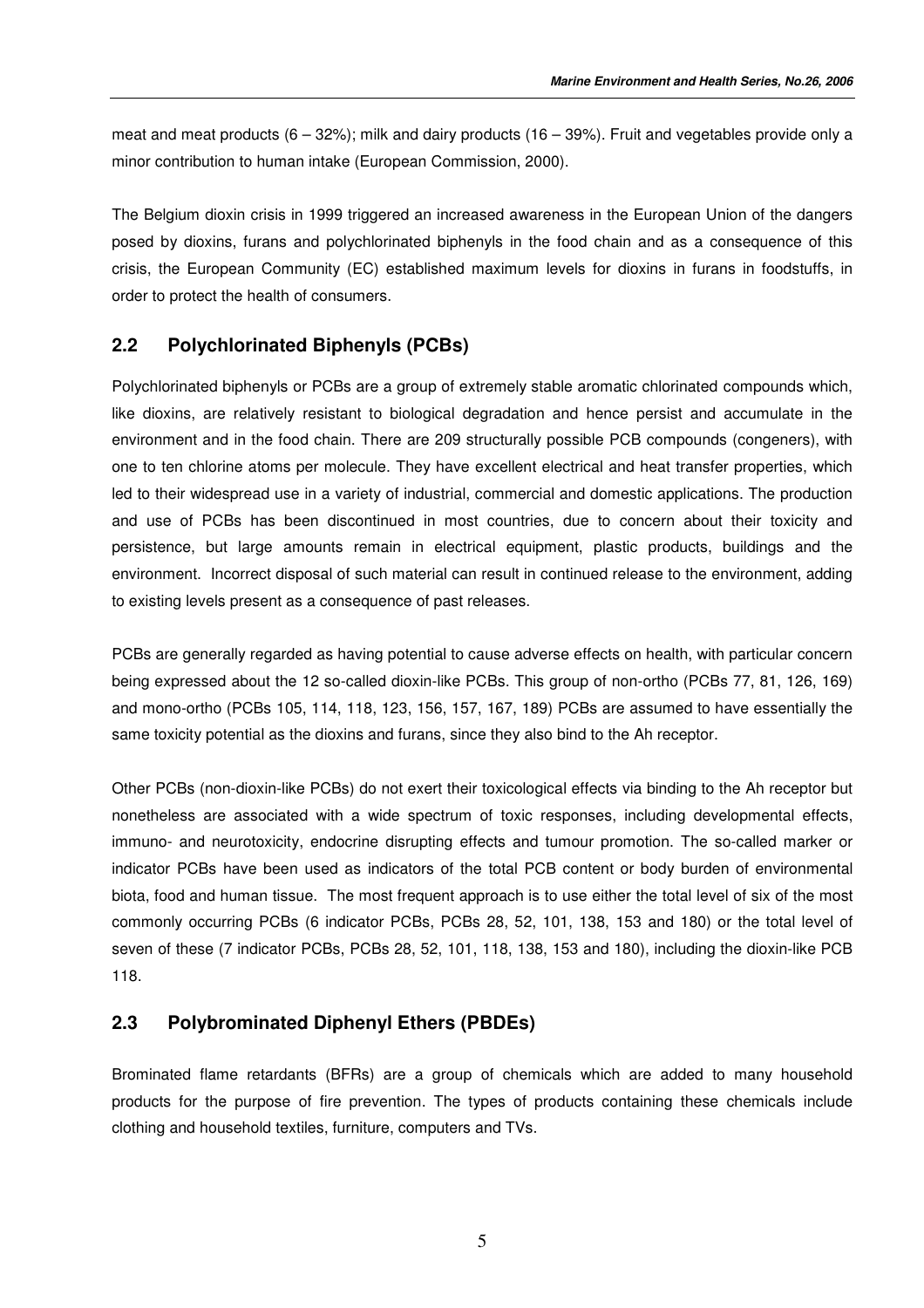There are five major classes of brominated flame retardants: brominated bisphenols, brominated diphenyl ethers, brominated cyclododecanes, brominated phenols and brominated phthalic acid derivatives. This survey covers polybrominated diphenyl ethers (PBDEs) only.

The term polybrominated diphenyl ethers (PBDEs) refers to three commercial mixtures of decabromodiphenyl ether (DBDE), octabromodiphenyl ether (Octa, OBDE), and pentabromodiphenyl ether (Penta, pentaBDE). The European Union banned production of both pentaBDE and octaBDE in 2004, however decaBDE (DBDE) is still in use.

The general chemical formula of PBDEs is



*(Source: WHO, 1994, BROMINATED DIPHENYL ETHERS, ENVIRONMENTAL HEALTH CRITERIA 162, Geneva)*

PBDEs are similar in structure to PCBs (polychlorinated biphenyls) and also have some similarities to the dioxin family of chemicals. They contain the element bromine rather than the chlorine found in the PCBs. Like the dioxins and PCBs, the PBDEs break down slowly in the environment and in living organisms including the human body. Continuous exposure can result in accumulation of PBDEs in body tissues. Because they show physico-chemical similarities to dioxins and PCBs, they may have some of the health effects of these chemicals, although they appear to be less toxic. Recent toxicological studies have shown that some PBDEs have endocrine or hormone disrupting properties, an effect that is also associated with dioxins and PCBs, and is thought to be associated with changes in fertility, sexual development and possibly certain types of cancer such as breast, testicular and prostate cancer. It has also been reported that PBDEs can have an effect on brain development in mice, slowing the learning process. As with PCBs, exposure to PBDEs may be particularly harmful during a critical window of brain development during pregnancy and early childhood. While the pentabromo compounds appear to be the most toxic, many of these persistent chemicals have not been extensively studied.

PBDEs were first reported in wildlife species, including fish, seals, whales and birds' eggs. In the late 1990's they were reported in the breast milk of mothers in Sweden, and research showed that levels had increased from zero in 1970 to high levels in the 1990's in parallel with the use of PBDEs. Following restrictions on their use in Sweden, followed by the EC-wide ban on Penta and Octa-mixtures, levels in breast milk in European women are now dropping, but in contrast levels in human tissues and breast milk in North America are still rising.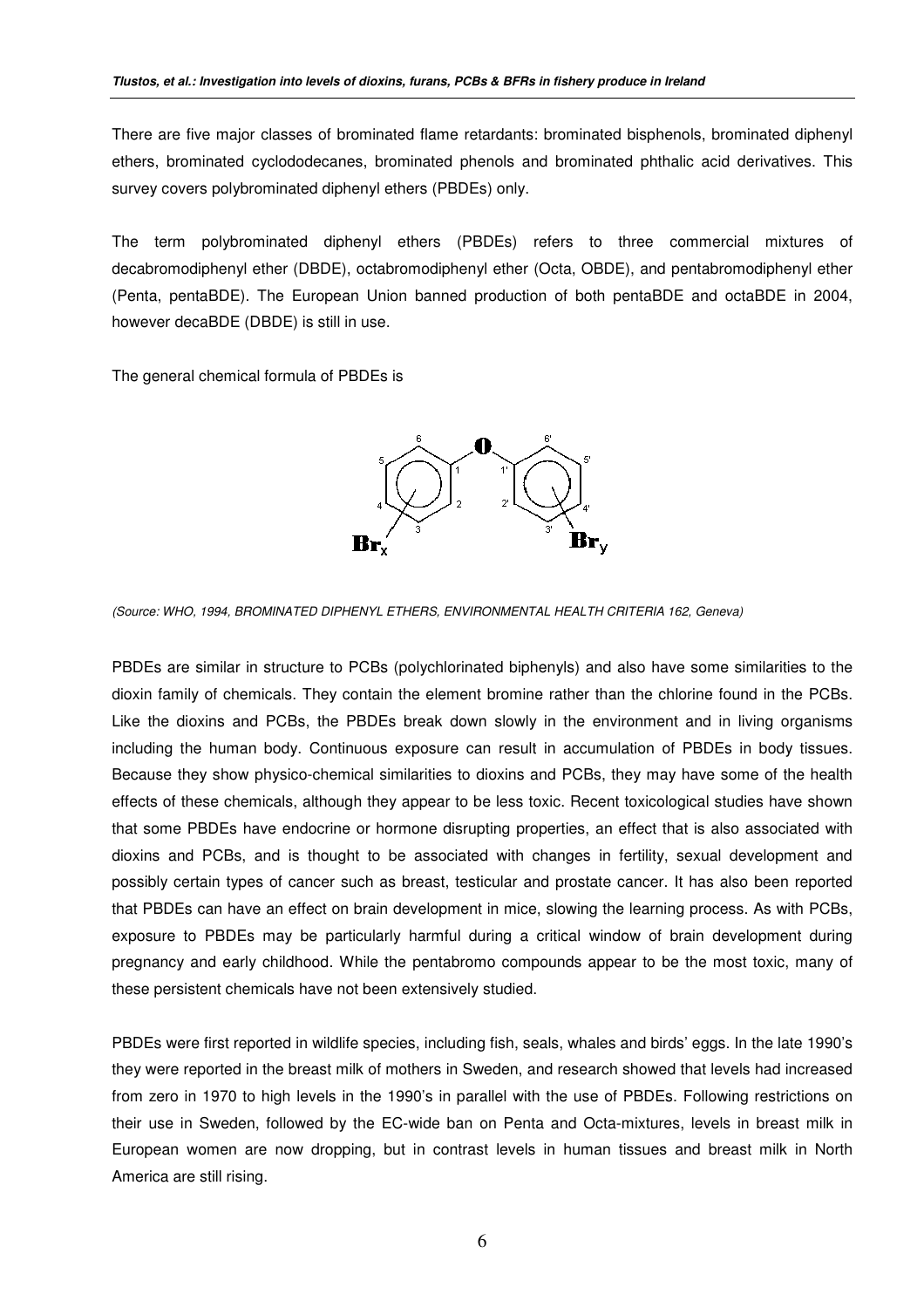A recent study carried out by Hites and co-workers (Hites *et al*, 2004) has reported PBDEs to be present in both farmed and wild salmon. Although the levels of the contaminants were generally higher in farmed fish than wild fish, one species of wild salmon contained the highest level of PBDE found in the study.

There is only very limited information on the presence of PBDEs in other foods. The EC is currently considering the establishment of maximum limits for these chemicals in food and is encouraging Member States to carry out measurements to assist in this process.

## **2.4 Hexabromocyclododecane (HBCD)**

Hexabromocyclododecane (HBCD) has primarily been used to improve flame retardant characteristics of extruded and expanded polystyrene products. Technical HBCD comprises three diasteroisomers ( $\alpha$ ,  $\beta$  and  $y$ ), with y-HBCD contributing approximately 80% to the technical formulation. Although the evidence for the widespread environmental presence of HBCD is small, its detection in a wide range of matrices is a potential environmental and consumer food safety concern. Furthermore, its usage may increase as alternative BFRs (such as PentaBDE) are phased out.

## **2.5 Toxic equivalence factors for dioxins and dioxin-like PCBs**

The toxicity of PCDDs, PCDFs and the dioxin-like PCB congeners are expressed using toxic equivalence factors (TEFs) (see Tables 1 and 2) representing the relative toxicity of the compound being measured to the most toxic dioxin congener, TCDD. This in turn reflects the relative strength of binding to the Ah receptor. It should be noted however that the toxicity of many of these substances, both dioxins and PCBs, has not been extensively evaluated.

An arbitrary TEF of 1 is assigned to TCDD, and by multiplying the analytically determined concentrations of each congener in a sample by its corresponding TEF, individual toxicity equivalents (TEQs) are determined. Summing the contribution from each congener, the total TEQ value of the sample can be obtained using the following equation:

TEQ = (PCDDi × TEFi) + (PCDFi × TEFi) + (*dioxin-like* PCBi × TEFi)

Several different TEF schemes have been proposed. For many years the most widely used schemes were that of NATO/CCMS (NATO/CCMS, 1988), giving the so-called International TEFs (I-TEFs) for PCDDs and PCDFs and the WHO-ECEH (European Centre for Environment and Health of the World Health Organization) scheme for PCBs. In 1998, WHO-ECEH proposed a new scheme of WHO-TEFs for PCDDs, PCDFs and dl-PCBs, which to date has been the most commonly used scheme (van den Berg *et al*, 1998). Dioxin TEQ values for food and human samples based on WHO-TEFs are approximately 10-20% higher than those obtained by using the I-TEFs of NATO/CCMS. WHO has recently re-evaluated the WHO-TEFs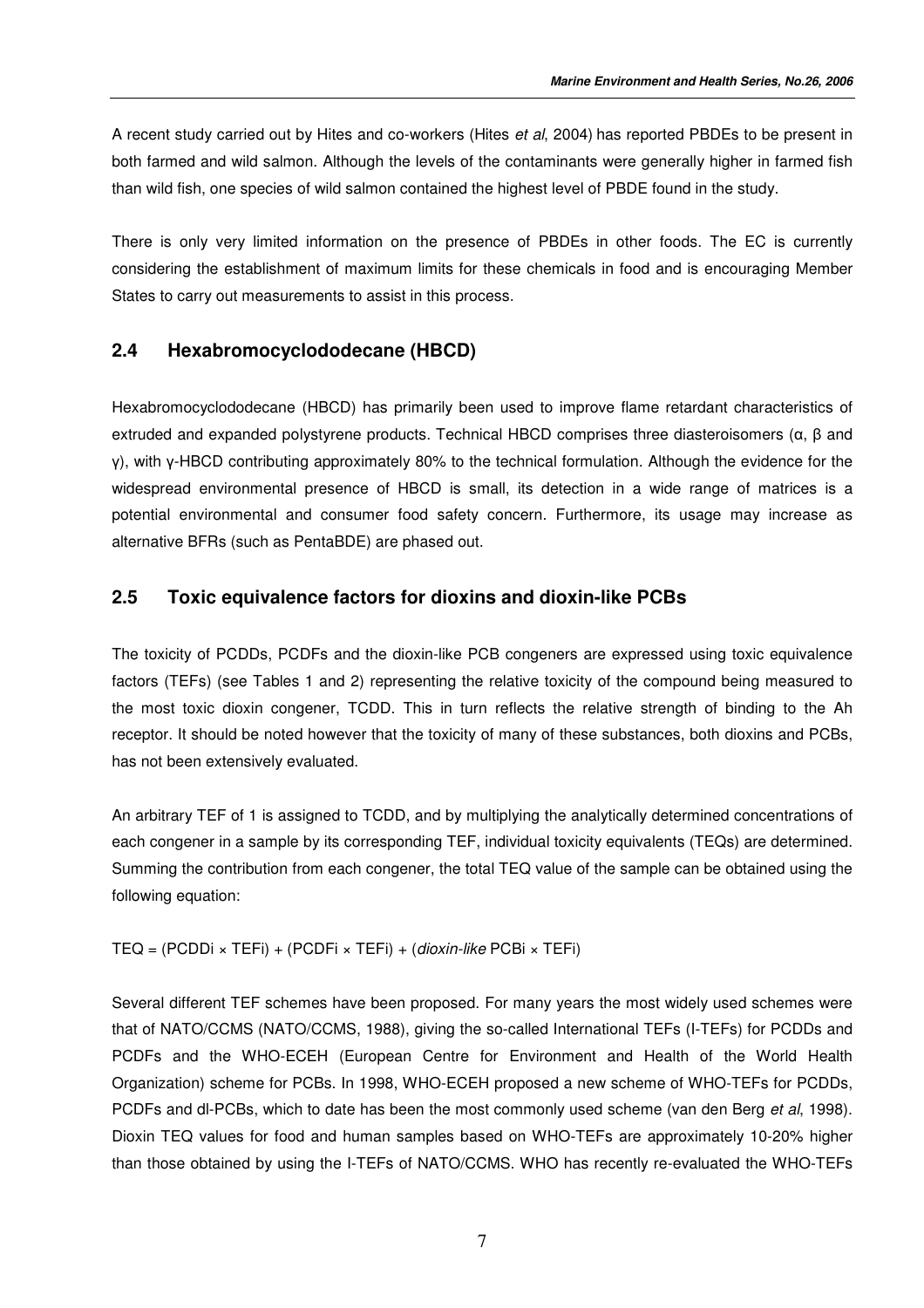proposed in 1998 (van den Berg *et al*, 2006) and has adjusted the TEFs for a number of compounds. The results provided in this report are however based on the 1998 scheme for WHO-TEFs.

| <b>PCDDs and PCDFs</b>          | <b>I-TEF</b>      | <b>WHO-TEF</b>             |
|---------------------------------|-------------------|----------------------------|
|                                 | (NATO/CCMS, 1988) | (van den Berg et al, 1998) |
| 2,3,7,8-TCDD                    |                   |                            |
| 1,2,3,7,8-PnCDD                 | 0.5               | 1                          |
| 1,2,3,4,7,8-HxCDD               | 0.1               | 0.1                        |
| 1,2,3,6,7,8-HxCDD               | 0.1               | 0.1                        |
| 1,2,3,7,8,9-HxCDD               | 0.1               | 0.1                        |
| 1,2,3,4,6,7,8-HpCDD             | 0.01              | 0.01                       |
| <b>OCDD</b>                     | 0.001             | 0.0001                     |
| 2,3,7,8-TCDF                    | 0.1               | 0.1                        |
| 1,2,3,7,8-PnCDF                 | 0.05              | 0.05                       |
| 2,3,4,7,8-PnCDF                 | 0.5               | 0.5                        |
| 1,2,3,4,7,8-HxCDF               | 0.1               | 0.1                        |
| 1,2,3,6,7,8-HxCDF               | 0.1               | 0.1                        |
| 1,2,3,7,8,9-HxCDF               | 0.1               | 0.1                        |
| 2,3,4,6,7,8-HxCDF               | 0.1               | 0.1                        |
| 1,2,3,4,6,7,8-HpCDF             | 0.01              | 0.01                       |
| 1,2,3,4,7,8,9-HpCDF             | 0.01              | 0.01                       |
| <b>OCDF</b>                     | 0.001             | 0.0001                     |
|                                 |                   |                            |
| PCBs (IUPAC No. in parenthesis) | <b>I-TEF</b>      | <b>WHO-TEF</b>             |
|                                 | (NATO/CCMS, 1988) | (van den Berg et al, 1998) |
| <b>Non-ortho PCBs</b>           |                   |                            |
| 3,3',4,4'-TCB (77)              | 0.0005            | 0.0001                     |
| 3,4,4',5-TCB (81)               |                   | 0.0001                     |
| 3,3',4,4',5-PnCB (126)          | 0.1               | 0.1                        |
| 3,3',4,4',5,5'-HxCB (169)       | 0.01              | 0.01                       |
| <b>Mono-ortho PCBs</b>          |                   |                            |
| 2,3,3',4,4'-PnCB (105)          | 0.0001            | 0.0001                     |
| 2,3,4,4',5-PnCB (114)           | 0.0005            | 0.0005                     |
| 2,3',4,4',5-PnCB (118)          | 0.0001            | 0.0001                     |
| 2,3,4,4'5-PnCB (123)            | 0.0001            | 0.0001                     |
| 2,3,3',4,4',5-HxCB (156)        | 0.0005            | 0.0005                     |
| 2,3,3',4,4',5'-HxCB (157)       | 0.0005            | 0.0005                     |

|  | Table 1 Toxic Equivalence Factors (TEFs) for Dioxins and Dioxin-like PCBs |  |  |  |
|--|---------------------------------------------------------------------------|--|--|--|
|--|---------------------------------------------------------------------------|--|--|--|

*PnCDD, pentachlorodibenzo-p-dioxin; HxCDD, hexachlorodibenzo-p-dioxin; HpCDD, heptachlorodibenzop-dioxin; OCDD, octachlorodibenzo-p-dioxin; PnCDF, pentachlorodibenzofuran; HxCDF, hexachlorodibenzofuran; HpCDF, heptachlorodibenzofuran; OCDF, octachlorodibenzofuran. TCB, tetrachlorobiphenyl; PnCB, pentachlorobiphenyl; HxCB, hexachlorobiphenyl; HpCB, heptachlorobiphenyl.*

2,3',4,4',5,5'-HxCB (167) 0.00001 0.00001 2,3,3',4,4',5,5'-HpCB (189) 0.0001 0.0001

2,2',3,3',4,4',5-HpCB (170) 0.0001 0.0001 0.0001 2,2',3,4,4',5,5'-HpCB (180) 0.00001 0.00001

*Di-ortho PCBs*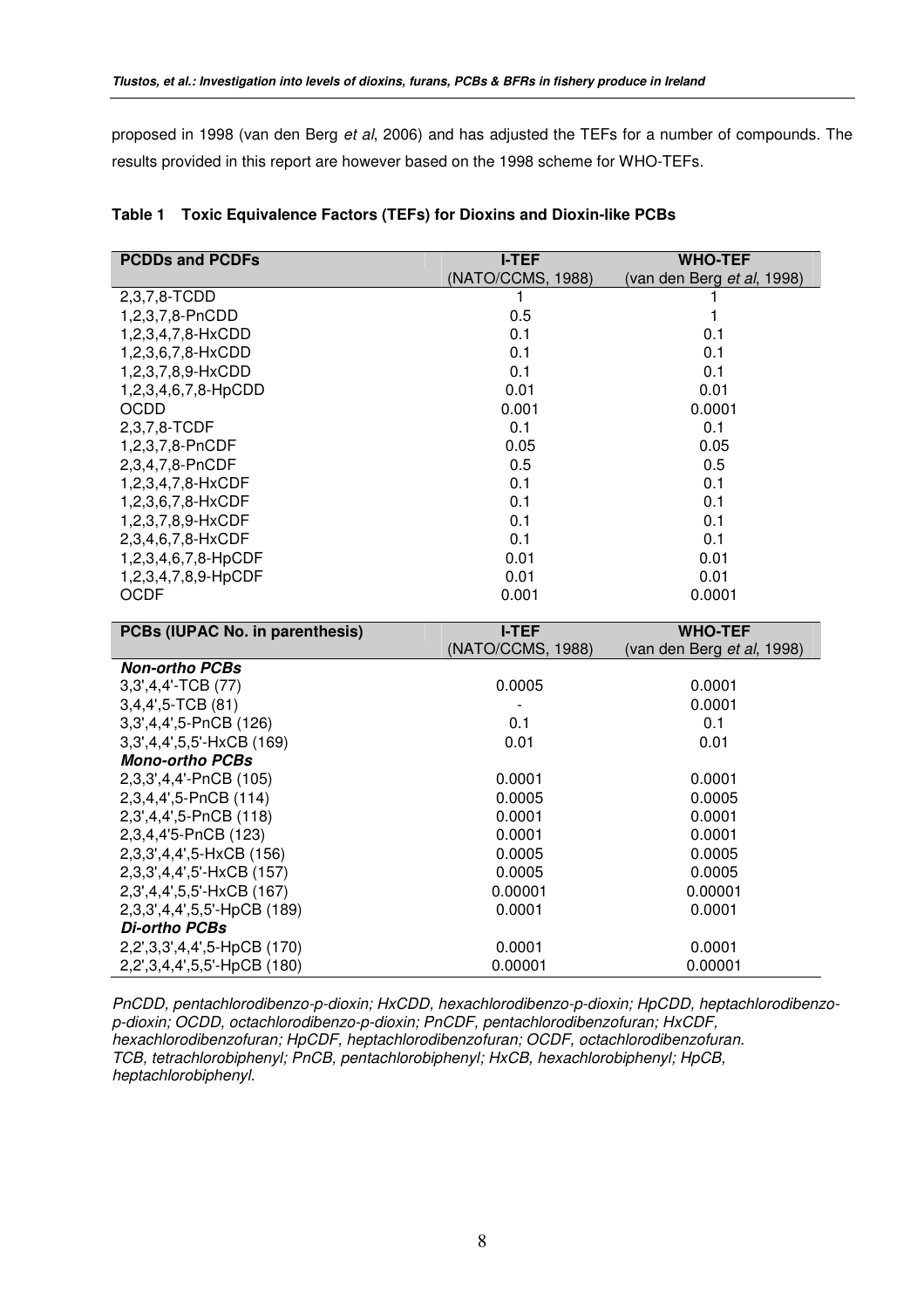## **2.6 Risk assessment of dioxins, furans and PCBs in food**

The SCF have carried out a risk assessment of dioxins and dioxin-like PCBs in food (SCF, 2000, SCF, 2001), as a consequence of which they concluded that the Tolerable Weekly Intake (TWI) for PCDDs, PCDFs and dl-PCBs should be no more than 14 pg WHO-TEQ/kg body weight (b.w.). This is very similar to the Provisional Tolerable Monthly Intake (PTMI) of 70 pg/kg b.w. per month derived by the FAO/WHO Joint Expert Committee on Food Additives and Contaminants (JECFA) (JECFA, 2002). It has been stated that the European average dietary intake is 1.2 to 3.0 pg WHO-TEQ/kg b.w./day, which translates into a weekly intake of between 8.4 and 21 pg WHO-TEQ/kg b.w. The upper end of this range exceeds the TWI as established by the SCF.

However, several studies carried out by the Food Safety Authority of Ireland (FSAI) have indicated that levels of dioxins in Irish food are relatively low. The 2002 collaborative study between County Council Cork and FSAI on dioxins, furans and PCBs in milk (FSAI, 2002b) showed dioxin levels ranging from 0.28 to 0.42 pg WHO-PCDD/F-TEQ/g fat over the period 1995 to 2001, compared with a regulatory Maximum Limit (ML) of 3 pg WHO-TEQ/g fat (Table 2). A study conducted on meat (carcass fat) from cattle, sheep, pigs and poultry in 2004 showed levels ranging from 0.08 – 0.62 pg WHO-PCDD/F-TEQ/g fat, which are well below the established regulatory maximum limits for the various animal species (FSAI, 2004a).

Similarly, the FSAI/Marine Institute (MI) study on levels of dioxins and dioxin-like PCBs in farmed fish and fish oil supplements (FSAI, 2002a) showed levels of PCDD/Fs in wild salmon ranging from 0.14 to 0.62 ng WHO-TEQ/kg whole weight, in farmed salmon from 0.59 to 1.50 ng WHO-TEQ/kg and in farmed trout from 0.17 to 0.55 ng WHO-TEQ/kg, compared with a regulatory Maximum Limit (ML) of 4 ng WHO-TEQ/kg for fish muscle meat on a whole weight basis (Table 2). Levels of total TEQ (Sum PCDD/Fs and dl-PCBs) were determined as follows: wild salmon 0.68 to 1.8 ng WHO-TEQ/kg whole weight; farmed salmon 2.3 to 6.3 ng WHO-TEQ/kg whole weight; and farmed trout 0.7 to 2.0 ng WHO-TEQ/kg whole weight. This confirmed previous findings that the contribution of dl-PCBs to the total TEQ is greater than PCDD/Fs for these fish in European waters (European Commission 2000). In the 2004 study of An Board Iascaigh Mhara, a mean level of 0.41 ng WHO TEQ/kg whole weight was reported for PCDD/Fs in farmed Irish salmon (Gruemping *et al*., 2004).

These studies indicate that levels of dioxins, furans and dioxin-like PCBs found in Irish milk, fish and meat are lower than those found in comparable foodstuffs from the more industrialised EC countries. Hence, it is likely that the exposure of the Irish population to dioxins in food is less than the European average.

A risk assessment for the non-dioxin-like PCBs (ndl-PCBs) in food has also been carried out recently at European level by the Scientific Panel on Contaminants of the European Food Safety Authority (EFSA), to include identification of the most relevant/sensitive toxicological endpoints for the PCB-congener patterns usually found in food (EFSA, 2005a). The panel concluded that the current toxicological database on health effects is not suitable for the separate assessment of ndl-PCBs. Also the human data on exposure did not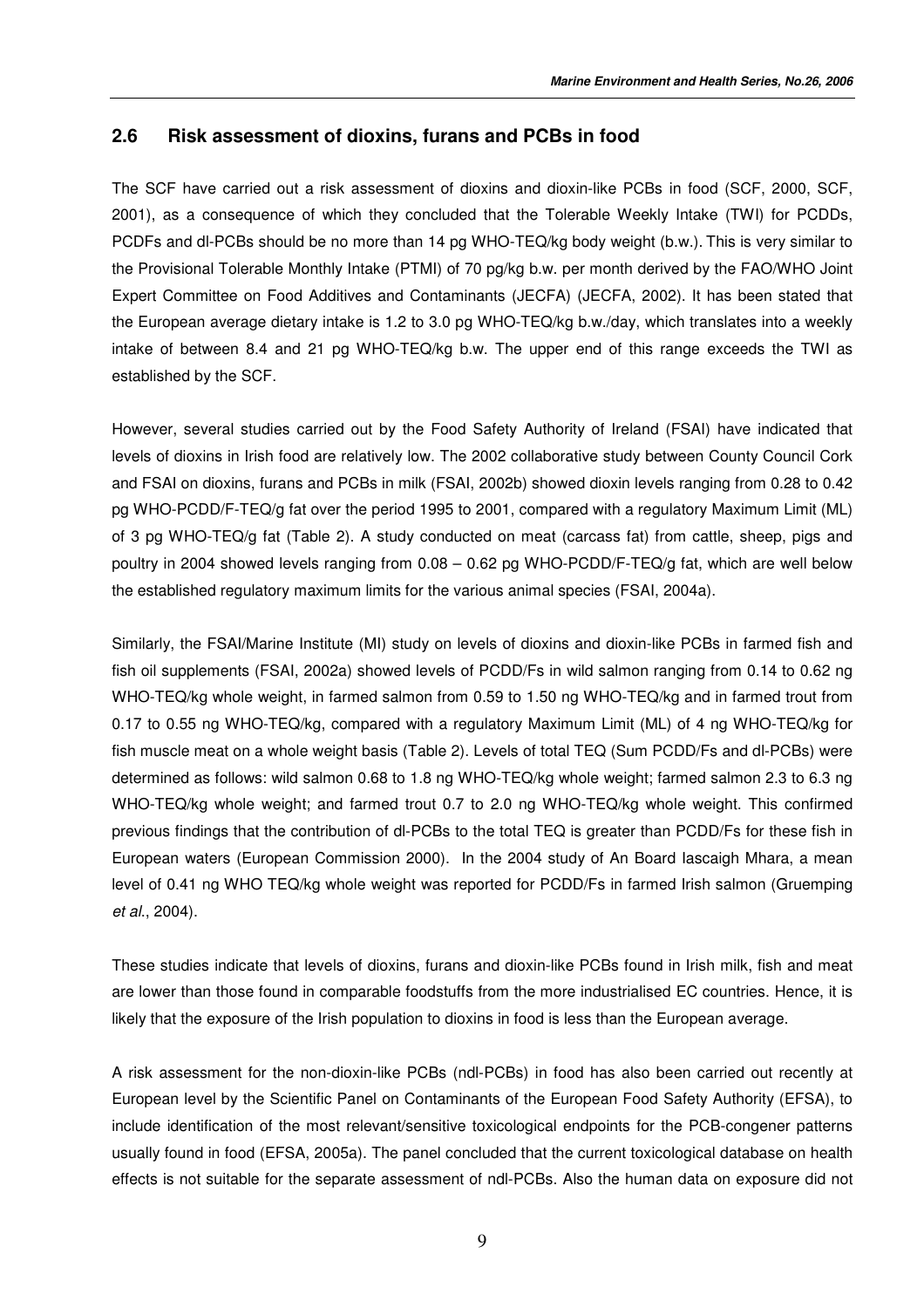enable a distinction between the effects of ndl-PCB and PCDD/F to be made, due to co-occurrence of PCDDs and PCDFs, and therefore the assessment was based on individual ndl-PCB congeners. Due to the absence of mutagenicity the establishment of a health-based guidance value for levels of ndl-PCBs in food was considered possible, however, the panel considered the toxicological database too limited and hence a "Margin of Exposure" (MoE)<sup>1</sup> approach was used. This approach, which can be used to assess the risks to human health of exposure to a substance in absence of a tolerable daily intake or similar guidance value, has recently been endorsed by the EFSA Scientific Committee (EFSA, 2005b) and the WHO/FAO Joint Expert Committee on Food Additives and Contaminants (WHO/FAO, 2005). A rather small margin of exposure of 10 was calculated, however, the panel stressed that the endpoints considered in the evaluation of individual ndl-PCB congeners can also be observed with PCDD/F and dl-PCB. Overall, the panel concluded that further research and additional data is needed to better evaluate adverse effects from ndl-PCBs and a continuing effort to lower the levels of ndl-PCB in food is warranted.

### **2.7 Legislation on dioxins, furans and PCBs in food**

Given that the weekly average dietary intake of dioxins by at least some of the European population exceeds the TWI established by the SCF, on a European scale it is desirable to reduce the exposure of the population to dioxins. In 2001, the European Commission published its Community strategy for dioxins, furans and polychlorinated biphenyls, aimed at achieving a reduction in human exposure to dioxins and PCBs (European Commission, 2001). Environmental legislation designed to limit dioxin emissions is in the process of discussion at European level. Other source-directed measures have been introduced to reduce the contamination of feeding stuffs for animal nutrition (Council Directive 2001/102/EC amending Directive 1999/29/EC on the undesirable substances and products in animal nutrition).

In addition, as part of its reduction strategy the E.C. has also introduced maximum levels for PCDDs, PCDFs and dioxin-like PCBs in foodstuffs, via Council Regulation (EC) No. 1881/2006<sup>2</sup> which sets maximum levels for certain contaminants in foodstuffs. Table 2 shows the maximum levels established in this Regulation for dioxins (sum of polychlorinated dibenzo-p-dioxins (PCDDs) and polychlorinated dibenzofurans (PCDFs), expressed in World Health Organisation (WHO) toxic equivalents using the WHO-TEFs (toxic equivalency factors (van den Berg *et al*, 1998), and sum of dioxins and dioxin-like PCBs, sum of polychlorinated dibenzo-p-dioxins (PCDDs), polychlorinated dibenzofurans (PCDFs) and polychlorinated biphenyls (PCBs), expressed in World Health Organisation toxic equivalents using the WHO-TEFs.

<sup>&</sup>lt;sup>1</sup>The margin of exposure is defined as the reference point on the dose-response curve (usually based on animal experiments in the absence of human data) divided by the estimated intake by humans. (EFSA 2005b).

<sup>&</sup>lt;sup>2</sup>This Regulation consolidates all legislation on contaminants and replaces Commission Regulation 466/2001 and all its amendments. The new legislation applies from 1<sup>st</sup> March, 2007, and until this date the limits laid down in Commission Regulation 466/2001 (which are identical to those in the new Regulation) remain in force.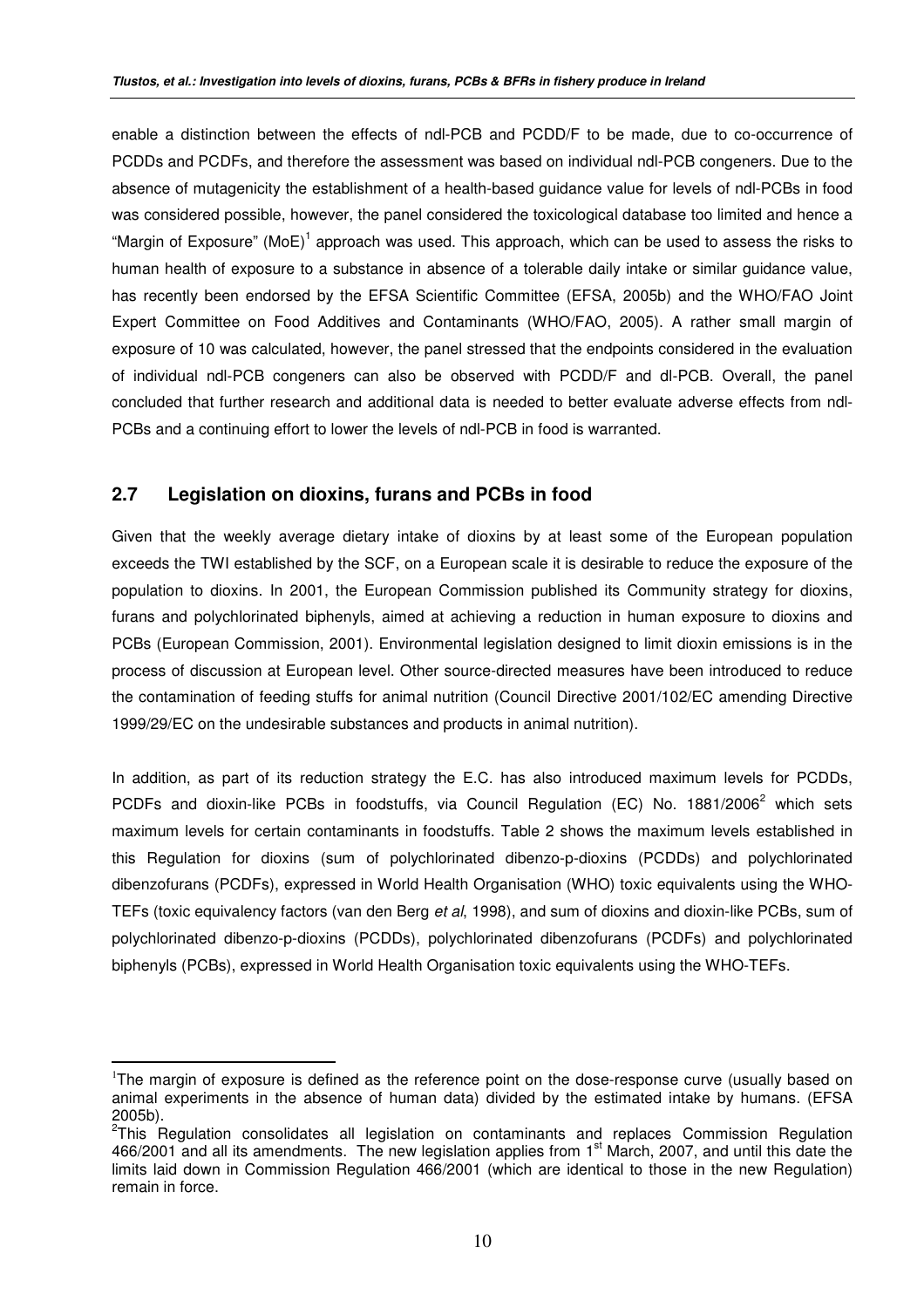The legislation also imposes an obligation on Member States to monitor the levels of dioxins in foodstuffs and report results to the E.C. Under this obligation, Ireland is required to carry out monitoring for a range of contaminants in a variety of foodstuffs. Results for previous monitoring surveys have been published and reports are available on the FSAI website (FSAI, 2002a, 2002b, 2004a, 2004b). Such data will ultimately be used to review the maximum limits and gauge the effectiveness of the reduction strategy.

| <b>FOOD</b> |                                                                                                                                                                                                                                                                         | <b>Maximum levels</b><br>Sum of dioxins and<br>furans<br>(WHO-PCDD/F-TEQ) $^{(2)}$    | <b>Maximum levels</b><br>Sum of dioxins, furans and<br>dioxin-like PCBs<br>(WHO-PCDD/F-PCB-TEQ) $^{(1)(2)}$ |
|-------------|-------------------------------------------------------------------------------------------------------------------------------------------------------------------------------------------------------------------------------------------------------------------------|---------------------------------------------------------------------------------------|-------------------------------------------------------------------------------------------------------------|
| 5.1.2       | 5.1.1 Meat and meat products <sup>(3)</sup><br>- of ruminants (bovine animals, sheep)<br>- of poultry and farmed game<br>- of pigs<br>Liver and derived products of terrestrial<br>animals                                                                              | 3 pg/g $fat(4)$<br>2 pg/g fat $(4)$<br>1 pg/g fat $(4)$<br>6 pg/g fat $(4)$           | 4.5 pg/g $fat^{(4)}$<br>4 pg/g $fat^{(4)}$<br>1.50 pg/g $fat^{(4)}$<br>12 pg/g $fat(4)$                     |
| 5.2         | Muscle meat of fish and fishery products<br>and products thereof with the exception<br>of eel $^{(5)(6)}$<br>- Muscle meat of eel (Anguilla anguilla)<br>and products thereof                                                                                           | 4 pg/g whole weight<br>4 pg/g whole weight                                            | 8 pg/g whole weight<br>12 pg/g whole weight                                                                 |
| 5.3         | $Milk(1)$ and milk products, including butter<br>fat                                                                                                                                                                                                                    | 3 pg/g fat $(4)$                                                                      | 6 pg/g fat $(4)$                                                                                            |
| 5.4         | Hen eggs and egg products <sup>(8)</sup>                                                                                                                                                                                                                                | 3 pg/g $fat^{(4)}$                                                                    | 6 pg/g $fat(4)$                                                                                             |
| 5.5         | Oils and fats<br>- Animal fat<br>- of ruminants<br>- of poultry and farmed game<br>- of pigs<br>- mixed animal fats<br>- Vegetable oil and fats<br>- marine oil (fish body oil, fish liver oil<br>and oils of other marine organisms<br>intended for human consumption) | 3 pg/g fat<br>2 pg/g fat<br>1 pg/g fat<br>2 pg/g fat<br>$0.75$ pg/g fat<br>2 pg/g fat | 4.5 pg/g fat<br>4 pg/g fat<br>1.5 $pg/g$ fat<br>3 pg/g fat<br>1.5 pg/g fat<br>10 pg/g fat                   |

| Table 2 | Maximum Levels for dioxins, furans and dioxin-like PCBs in food |  |  |
|---------|-----------------------------------------------------------------|--|--|
|---------|-----------------------------------------------------------------|--|--|

 $\mu^{(1)}$  Applicable from 4<sup>th</sup> November, 2006.

(2) Upperbound concentrations: Upperbound concentrations are calculated on the assumption that the values of the different congeners below the limit of quantification are equal to the limit of quantification.

(3) Meat of bovine animals, sheep, pig, poultry and farmed game as defined in Annex I to Regulation (EC) No 853/2004 of the European Parliament and of the Council (OJ L 139, 30.4.2004. Corrected version in OJ L 226, 25.6.2004, p. 22) but not including edible offal as defined in that Annex. (4)

The maximum levels are not applicable for food products containing < 1 % fat.

<sup>(5)</sup> Muscle meat of fish and fishery products as defined in categories (a), (b), (c), (e) and (f) of the list in Article 1 of Council Regulation (EC) No 104/2000 (OJ L 17, 21.1.2000, p. 22. Regulation as amended by the 2003 Act of Accession). The maximum level applies to crustaceans, excluding the brown meat of crab and excluding head and thorax meat of lobster and similar large crustaceans (Nephropidae and Palinuridae) and to cephalopods without viscera.

Where fish are intended to be eaten whole, the maximum level applies to the whole fish.<br>Wille (zo the whole fish and the whole, the maximum level applies to the whole fish.

Milk (raw milk, milk for the manufacture of milk-based products and heat-treated milk as defined in Annex I to Regulation (EC) No 853/2004.

 $(8)$  Hen eggs and egg products as defined in Annex I to Regulation (EC) No 853/2004.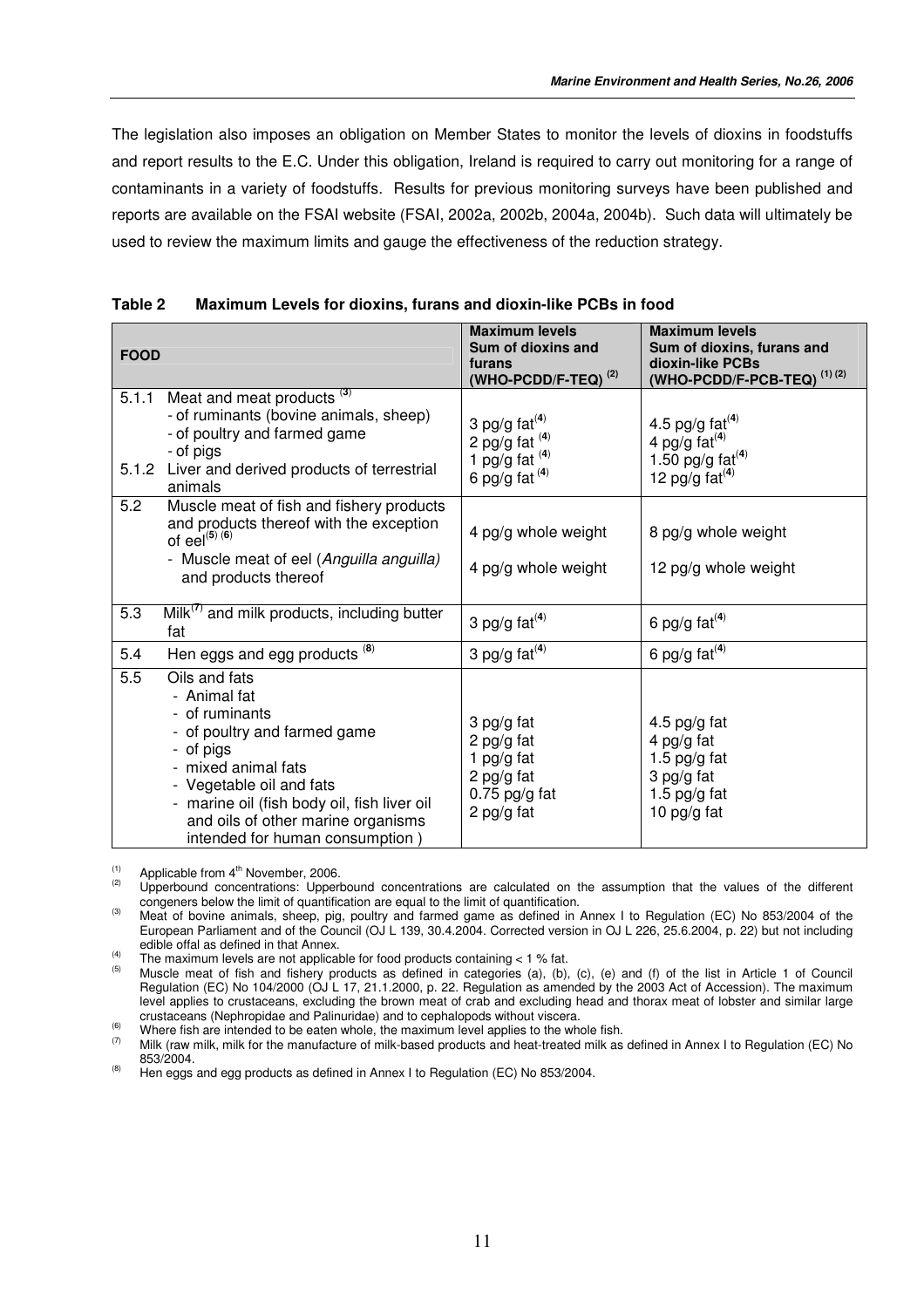There are currently no maximum levels for non-dioxin like PCBs set by the EC, however, a number of EC Member-States have set national levels for individual or sum of the 7 indicator PCBs. The most stringent level has been set in Belgium for the sum of 7 indicator PCBs with a maximum level of 75 µg/kg product for "Fish, including shellfish and crustaceans and foodstuffs derived thereof" (EU Working Document, 2005). The European Commission is currently considering the regulation of non-dioxin like PCBs, possibly via setting maximum levels for the 6 indicator PCBs.

There are also no EU maximum limits for BFRs in food. Tolerable daily intakes (TDIs) have not been derived, primarily due to limited toxicological data for BFRs and the associated uncertainties with such studies. Considerably more work is required internationally on the toxicology and risk assessment of BFRs.

## **3. Study Outline**

The present study was undertaken to investigate the current levels of dioxins, furans, PCBs and PBDEs in fishery produce available on the Irish market and thereby increase the available data on the occurrence of these contaminants in such produce.

## **3.1 Materials and Methods**

For this survey a total of 70 samples were collected in the 2<sup>nd</sup> half of 2004, comprising the following species and retail groupings: (1) Farmed Atlantic salmon, (2) Wild Atlantic salmon, (3) Fresh herring, (4) Fresh mackerel, (5) Fresh tuna, (6) Fresh shellfish, (7) Smoked farmed salmon, (8) Canned salmon, (9) Canned tuna, (10) Canned herring, (11) Canned sardines and (12) Canned mackerel.

Groups 1 to 6 were collected by staff of the Marine Institute from landings at Irish ports and production level (farmed salmon), group 7 was provided by An Board Iascaigh Mhara and the remainder were sampled by officers of the Food Safety Authority of Ireland at retail level. Fresh tuna and wild salmon samples were analysed individually, all other groupings composed a number of pooled sub-samples (see Table 3). Capture locations and retail batch origin details were collected as appropriate.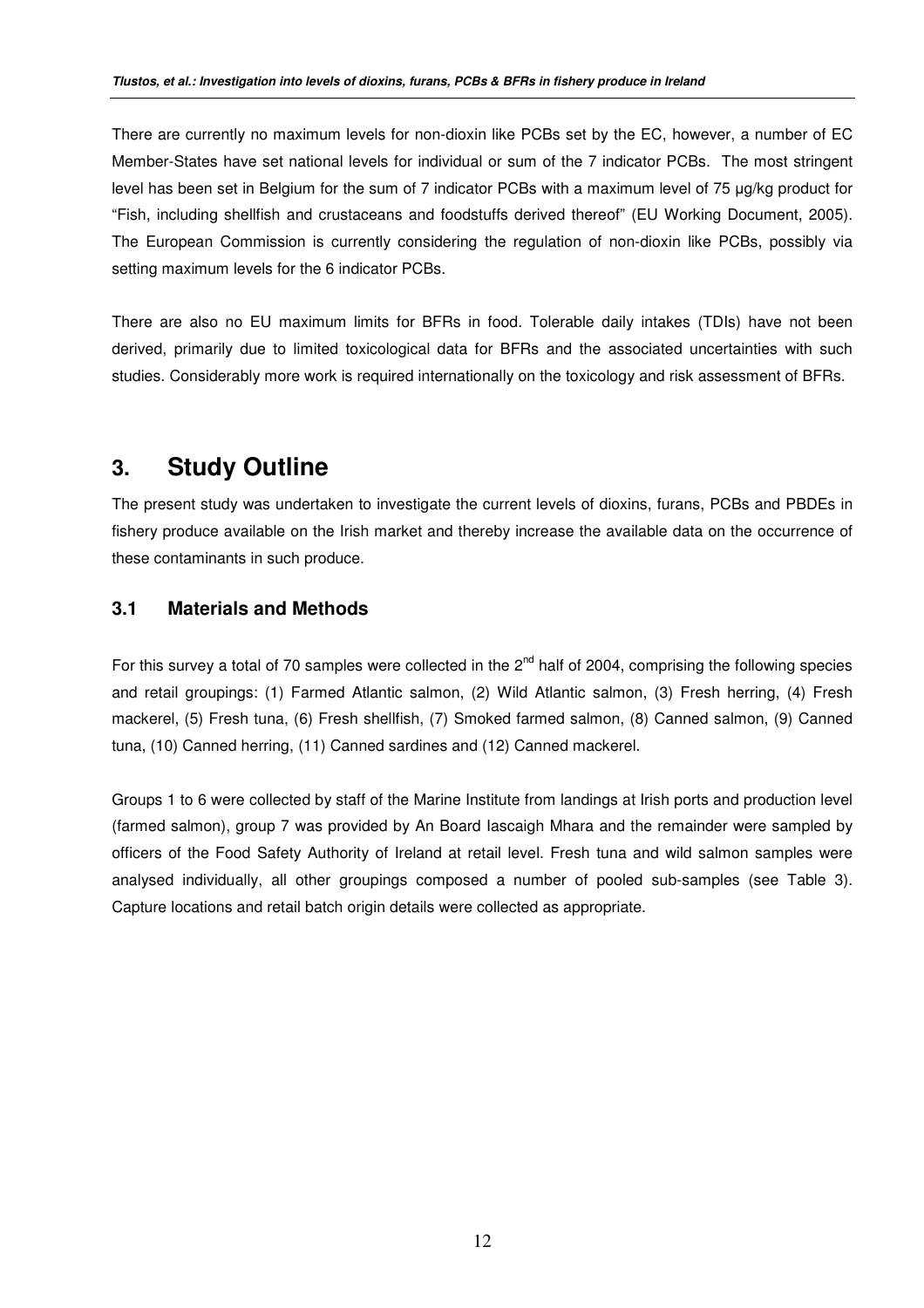| <b>Common</b><br><b>Name</b> | <b>Species</b>    | N              | sub-N | Origin  | <b>Details</b>                |        |          |
|------------------------------|-------------------|----------------|-------|---------|-------------------------------|--------|----------|
| Oysters                      | Crassostrea gigas | 5              | 25    | Ireland | Cultivated pacific<br>oysters | raw    | shelled  |
| Herring                      | Clupea harengus   | 4              | 20    | Ireland | fresh herring                 | raw    | skin off |
| Mackerel                     | Scomber scombrus  | 5              | 20    | Ireland | fresh mackerel                | raw    | skin off |
| Albacore Tuna                | Thunnus alunga    | 5              | 1     | Ireland | fresh tuna                    | raw    | skin off |
| Atlantic Salmon              | Salmo salar       | 10             |       | Ireland | wild salmon                   | raw    | skin off |
| <b>Atlantic Salmon</b>       | Salmo salar       | 15             | 5     | Ireland | farmed salmon                 | raw    | skin off |
| Atlantic Salmon              | Salmo salar       | 10             | 5     | Ireland | smoked salmon                 | smoked | skin off |
| Herring                      | Clupea harengus   | 2              | 5     | Retail  | Tinned herring<br>(kippers)   | tinned | skin on  |
| Mackerel                     | Scomber scombrus  | $\overline{2}$ | 5     | Retail  | Tinned mackerel<br>(brine)    | tinned | skin on  |
| Pink & red<br>Salmon         | n.a.              | 5              | 5     | Retail  | tinned salmon                 | tinned | skin off |
| <b>Sardines</b>              | n.a.              |                | 5     | Retail  | tinned sardines<br>(oil)      | tinned | skin on  |
| Skipjack Tuna                | n.a.              | 5              | 5     | Retail  | tinned tuna                   | tinned | skin off |

#### **Table 3 Sample Details**

 $N =$  number of pooled (individuals) analysed.

 $Sub-N$  = number of individuals in a pooled sample.

n.a. = exact species information not available

## **3.2 Analytes included in the survey**

## **3.2.1 PCDDs/PCDFs and PCBs**

The 17 PCDD/PCDF congeners of toxicological concern are shown in Table 1. The following PCB congeners, including the 12 dioxin-like PCBs<sup>3</sup> and the 7 indicator PCBs<sup>4</sup> were also analysed in this study.

| $\bullet$ PCB 18 | $\bullet$ PCB 60  | $\bullet$ PCB 118 | $\bullet$ PCB 180 |
|------------------|-------------------|-------------------|-------------------|
| $\bullet$ PCB 28 | $\bullet$ PCB 66  | • PCB 123         | • PCB 183         |
| $\bullet$ PCB 31 | $\bullet$ PCB 74  | $\bullet$ PCB 126 | $\bullet$ PCB 185 |
| $\bullet$ PCB 33 | $\bullet$ PCB 77  | • PCB 138         | $\bullet$ PCB 187 |
| $\bullet$ PCB 37 | $\bullet$ PCB 81  | $\bullet$ PCB 141 | • PCB 189         |
| $\bullet$ PCB 41 | $\bullet$ PCB 87  | $\bullet$ PCB 151 | $\bullet$ PCB 191 |
| $\bullet$ PCB 44 | $\bullet$ PCB 99  | $\bullet$ PCB 153 | $\bullet$ PCB 193 |
| $\bullet$ PCB 47 | $\bullet$ PCB 101 | $\bullet$ PCB 156 | $\bullet$ PCB 194 |
| $\bullet$ PCB 49 | $\bullet$ PCB 105 | • PCB 157         | $\bullet$ PCB 201 |
| $\bullet$ PCB 51 | $\bullet$ PCB 110 | $\bullet$ PCB 167 | $\bullet$ PCB 203 |
| $\bullet$ PCB 52 | $\bullet$ PCB 114 | • PCB 169         | • PCB 206         |

3 (PCBs 77, 81, 105, 114, 118, 123, 126, 156, 157, 167, 169, 189) 4 (PCBs 28, 52, 101, 118, 138, 153 and 180)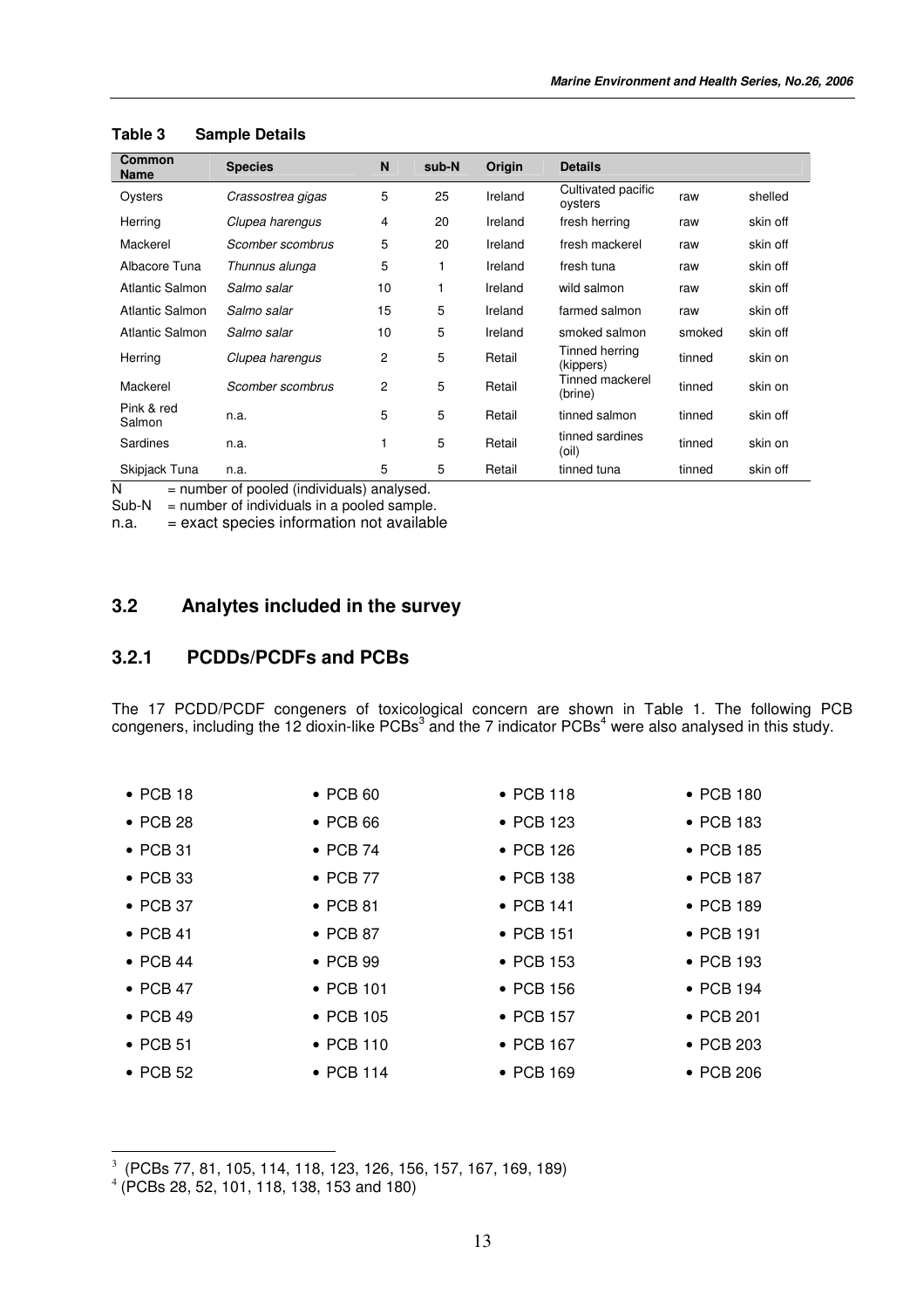## **3.2.2 Brominated flame retardants**

The following 16 PBDE congeners were analysed in this study:

|           | <b>BDE-17</b>    | $\bullet$ BDE-28  | BDE-47            | $\bullet$ BDE-49  |
|-----------|------------------|-------------------|-------------------|-------------------|
|           | $\bullet$ BDE-66 | $\bullet$ BDE-71  | BDE-77            | $\bullet$ BDE-85  |
|           | $\bullet$ BDE-99 | $\bullet$ BDE-100 | $\bullet$ BDE-119 | $\bullet$ BDE-126 |
| $\bullet$ | BDE138           | BDE153            | <b>BDE 154</b>    | $\bullet$ BDE-183 |

The isomers of hexabromocyclododecane (a-HBCD,  $\beta$ -HBCD and  $\gamma$ -HBCD) were analysed in a subset of samples in this study. Isomer specific analysis was completed on 4 farmed salmon, 1 smoked salmon, 2 tinned tuna, 1 wild tuna (albacore) and 1 tinned mackerel sample.

## **3.3 Methodology**

#### Sample preparation

All samples were prepared in the Marine Institute. Skin was removed from all samples with the exception of tinned samples. Subcutaneous lipid was removed from skin, added back to samples and samples were aggregated as appropriate (see Table 3). Muscle tissue samples were then homogenised. Total lipid content was determined by the Marine Institute using the Smedes method (Smedes, 1999). Frozen homogenates were analysed for PCDD/F, PCBs and PBDEs by Eurofins Europe (GfA), Germany, and for HBCD at the Central Science Laboratory (CSL), York England, under contract to FSAI. Moisture content determination was carried out at the Marine Institute.

### Sample Analysis

Analysis of PCDD/Fs and PCBs was performed according to the EN ISO 17025 accredited methods GfA QMA 504-191/203/205. The analytical methodology is in compliance with the requirement for the HRGC/HRMS confirmatory analysis of food for PCDD/Fs and PCBs as laid down by EU Directive 2002/69 (European Commission, 2002). For the analysis of PBDEs, a GfA-established GC/MS method was used while HBCD isomers were analysed by CSL using LC-MS/MS. Further details on analytical methodology and quality assurance are reported in the Appendix.

## **4. Results**

## **4.1 Dioxins, furans and PCBs**

Table 4 presents summary information on the levels of PCDD/Fs, dioxin-like PCBs and indicator PCBs measured in fishery products available in Ireland sampled during this study.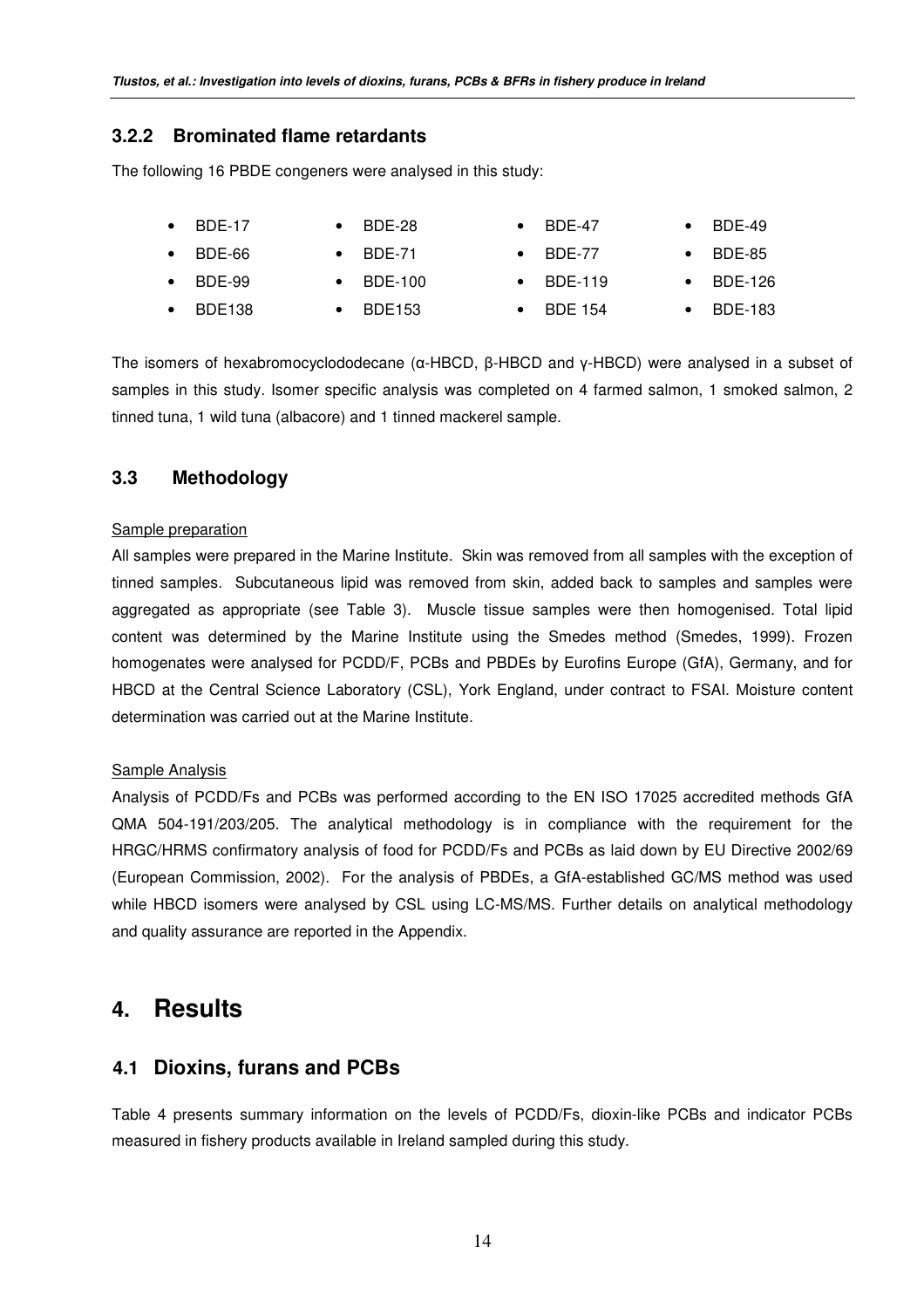Results are expressed as total WHO-TEQs in ng/kg whole (fresh) weight for PCDD/Fs and dioxin-like PCBs, additionally the sum of PCDD/Fs and dioxin-like PCBs are reported. The sum of the 7 indicator PCBs are reported in  $\mu$ g/kg whole weight. In each case results are presented as upper-bound values.

| <b>Sample</b>          | N<br>(subN) | <b>Statistics</b> | Σdl- PCBs&PCDD/F | <b>PCDD/F</b>         | dl-PCBs | <b>7 Indicator</b><br><b>PCBs</b> |
|------------------------|-------------|-------------------|------------------|-----------------------|---------|-----------------------------------|
|                        |             |                   |                  | <b>WHO TEQs ng/kg</b> |         | µg/kg                             |
| Wild Atlantic salmon   | 10(1)       | Mean              | 0.80             | 0.34                  | 0.46    | 5.49                              |
|                        |             | Median            | 0.76             | 0.32                  | 0.45    | 5.67                              |
|                        |             | Std.Dev.          | 0.26             | 0.14                  | 0.12    | 1.10                              |
|                        |             | Minimum           | 0.41             | 0.13                  | 0.28    | 3.25                              |
|                        |             | Maximum           | 1.30             | 0.61                  | 0.69    | 6.85                              |
| <b>Farmed Atlantic</b> |             |                   |                  |                       |         |                                   |
| salmon*                | 15(5)       | Mean              | 2.15             | 0.54                  | 1.61    | 17.1                              |
|                        |             | Median            | 2.14             | 0.49                  | 1.66    | 16.8                              |
|                        |             | Std. Dev.         | 0.46             | 0.17                  | 0.30    | 3.64                              |
|                        |             | Minimum           | 1.22             | 0.25                  | 0.97    | 8.34                              |
|                        |             | Maximum           | 2.86             | 0.82                  | 2.04    | 23.9                              |
| Fresh tuna (albacore)  | 5(1)        | Mean              | 0.90             | 0.16                  | 0.74    | 8.70                              |
|                        |             | Median            | 0.99             | 0.16                  | 0.81    | 9.30                              |
|                        |             | Std. Dev.         | 0.21             | 0.05                  | 0.20    | 2.72                              |
|                        |             | Minimum           | 0.61             | 0.11                  | 0.50    | 5.65                              |
|                        |             | Maximum           | 1.12             | 0.23                  | 0.96    | 12.3                              |
| Fresh herring          | 4(10)       | Mean              | 1.02             | 0.42                  | 0.60    | 7.68                              |
|                        |             | Median            | 1.03             | 0.42                  | 0.60    | 7.56                              |
|                        |             | Std. Dev.         | 0.07             | 0.03                  | 0.04    | 0.57                              |
|                        |             | Minimum           | 0.93             | 0.38                  | 0.55    | 7.14                              |
|                        |             | Maximum           | 1.09             | 0.44                  | 0.65    | 8.44                              |
| Fresh mackerel         | 4(10)       | Mean              | 1.24             | 0.28                  | 0.96    | 8.04                              |
|                        |             | Median            | 1.20             | 0.30                  | 0.91    | 7.75                              |
|                        |             | Std. Dev.         | 0.28             | 0.05                  | 0.24    | 2.77                              |
|                        |             | Minimum           | 0.97             | 0.21                  | 0.76    | 5.22                              |
|                        |             | Maximum           | 1.58             | 0.32                  | 1.26    | 11.5                              |
| Oysters (C.gigas)      | 5(25)       | Mean              | 0.37             | 0.21                  | 0.16    | 11.6                              |
|                        |             | Median            | 0.24             | 0.13                  | 0.14    | 13.3                              |
|                        |             | Std. Dev.         | 0.20             | 0.14                  | 0.07    | 0.53                              |
|                        |             | Minimum           | 0.22             | 0.09                  | 0.10    | 0.55                              |
|                        |             | Maximum           | 0.63             | 0.43                  | 0.26    | 1.80                              |
| <b>Smoked Atlantic</b> |             |                   |                  |                       |         |                                   |
| salmon                 | 11(5)       | Mean              | 1.27             | 0.28                  | 0.99    | 10.6                              |
|                        |             | Median            | 1.27             | 0.26                  | 1.01    | 10.8                              |
|                        |             | Std. Dev.         | 0.21             | 0.07                  | 0.14    | 2.11                              |
|                        |             | Minimum           | 0.97             | 0.19                  | 0.79    | 6.90                              |
|                        |             | Maximum           | 1.76             | 0.47                  | 1.29    | 13.2                              |

#### **Table 4 Upper-bound levels (<LOQ = LOQ) of PCDD/Fs, dioxin-like PCBs and total TEQs and sum of 7 Indicator PCBs in fishery products (whole weight)**

\* 15 farmed salmon samples were collected from separate sites. Each sample contains 5 fish from one cage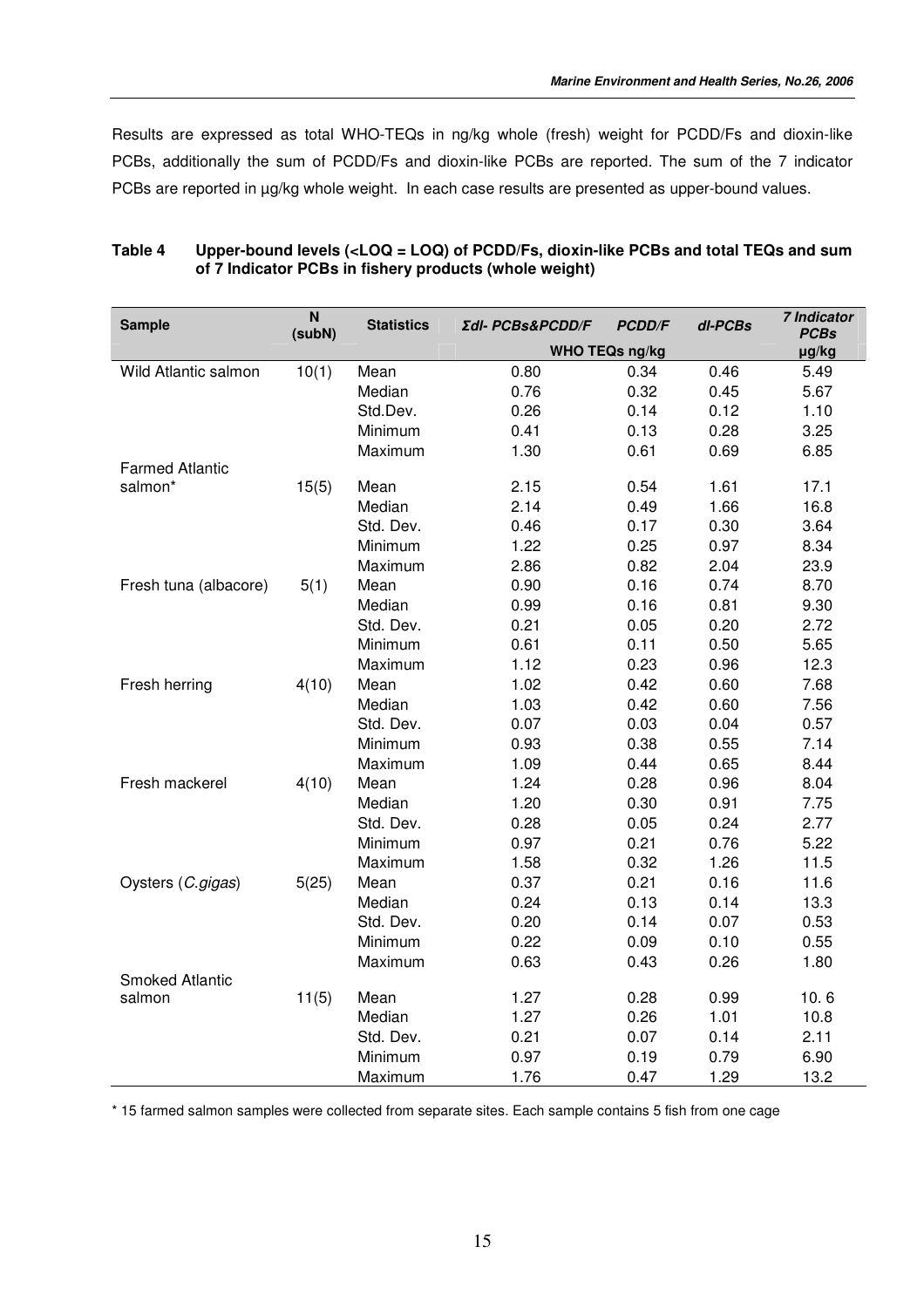#### **Table 4 (cont'd) Upper-bound levels (<LOQ = LOQ) of PCDD/Fs, dioxin-like PCBs and total TEQs and sum of 7 Indicator PCBs in fishery products (whole weight)**

| <b>Sample</b>        | N<br>(subN) | <b>Statistic</b> | Σdl PCBs&PCDD/F | <b>PCDD/F</b>  | <b>DI PCBs</b> | <b>7 Indicator</b><br><b>PCBs</b> |
|----------------------|-------------|------------------|-----------------|----------------|----------------|-----------------------------------|
|                      |             |                  |                 | WHO TEQs ng/kg |                | $\mu$ g/kg                        |
| Tinned pink salmon   | 3(5)        | Mean             | 0.08            | 0.02           | 0.06           | 0.67                              |
|                      |             | Median           | 0.08            | 0.02           | 0.06           | 0.64                              |
|                      |             | Minimum          | 0.07            | 0.02           | 0.05           | 0.56                              |
|                      |             | Maximum          | 0.10            | 0.03           | 0.07           | 0.80                              |
| Tinned red salmon    | 2(5)        | Mean             | 0.48            | 0.19           | 0.29           | 2.67                              |
|                      |             | Median           | 0.48            | 0.19           | 0.29           | 2.67                              |
|                      |             | Minimum          | 0.34            | 0.14           | 0.20           | 1.99                              |
|                      |             | Maximum          | 0.61            | 0.24           | 0.37           | 3.35                              |
| Tinned tuna skipjack | 5(5)        | Mean             | 0.05            | 0.02           | 0.03           | 0.08                              |
|                      |             | Median           | 0.05            | 0.02           | 0.03           | 0.08                              |
|                      |             | Std. Dev.        | 0.01            | 0.003          | 0.01           | 0.02                              |
|                      |             | Minimum          | 0.04            | 0.01           | 0.03           | 0.06                              |
|                      |             | Maximum          | 0.06            | 0.02           | 0.04           | 0.12                              |
| Tinned mackerel      | 2(5)        | Mean             | 1.04            | 0.31           | 0.73           | 5.87                              |
|                      |             | Median           | 1.04            | 0.31           | 0.73           | 5.87                              |
|                      |             | Minimum          | 1.02            | 0.29           | 0.72           | 5.77                              |
|                      |             | Maximum          | 1.06            | 0.33           | 0.73           | 5.97                              |
| Tinned herring       | 2(5)        | Mean             | 0.82            | 0.38           | 0.44           | 5.17                              |
|                      |             | Median           | 0.82            | 0.38           | 0.44           | 5.17                              |
|                      |             | Minimum          | 0.81            | 0.38           | 0.43           | 5.09                              |
|                      |             | Maximum          | 0.82            | 0.38           | 0.44           | 5.25                              |
| Tinned sardines      | 1(5)        | Mean             | 2.12            | 0.56           | 1.56           | 2.84                              |

As reported in Table 4 the highest total TEQ (sum PCDD/F & dl-PCB) was observed in farmed salmon, at a mean concentration of 2.15 ng/kg whole weight, followed by tinned sardines (1 sample) with a mean TEQ level (sum PCDD/F & dl-PCB) of 2.12 ng/kg whole weight. The lowest level was observed in tinned tuna, with a mean concentration of 0.05 TEQ ng/kg whole weight. Fresh and tinned herring and mackerel showed levels within similar ranges, whereas tinned salmon and tuna generally showed lower levels of contamination, which may be attributed to differences in species, origin and fat content of the fish compared to their fresh counterparts. Significant differences (p<0.003) in dioxin concentrations were observed between wild and farmed salmon samples in this study, with wild salmon on average showing 40% lower dioxin levels than its farmed counterpart. Even larger differences were observed for dl-PCBs with levels being on average about 70% lower in wild salmon.

The data are also presented in graphical form in

Figure **1**, while Figure 2 provides an overview of mean concentrations of indicator PCBs in the fish species covered by this survey.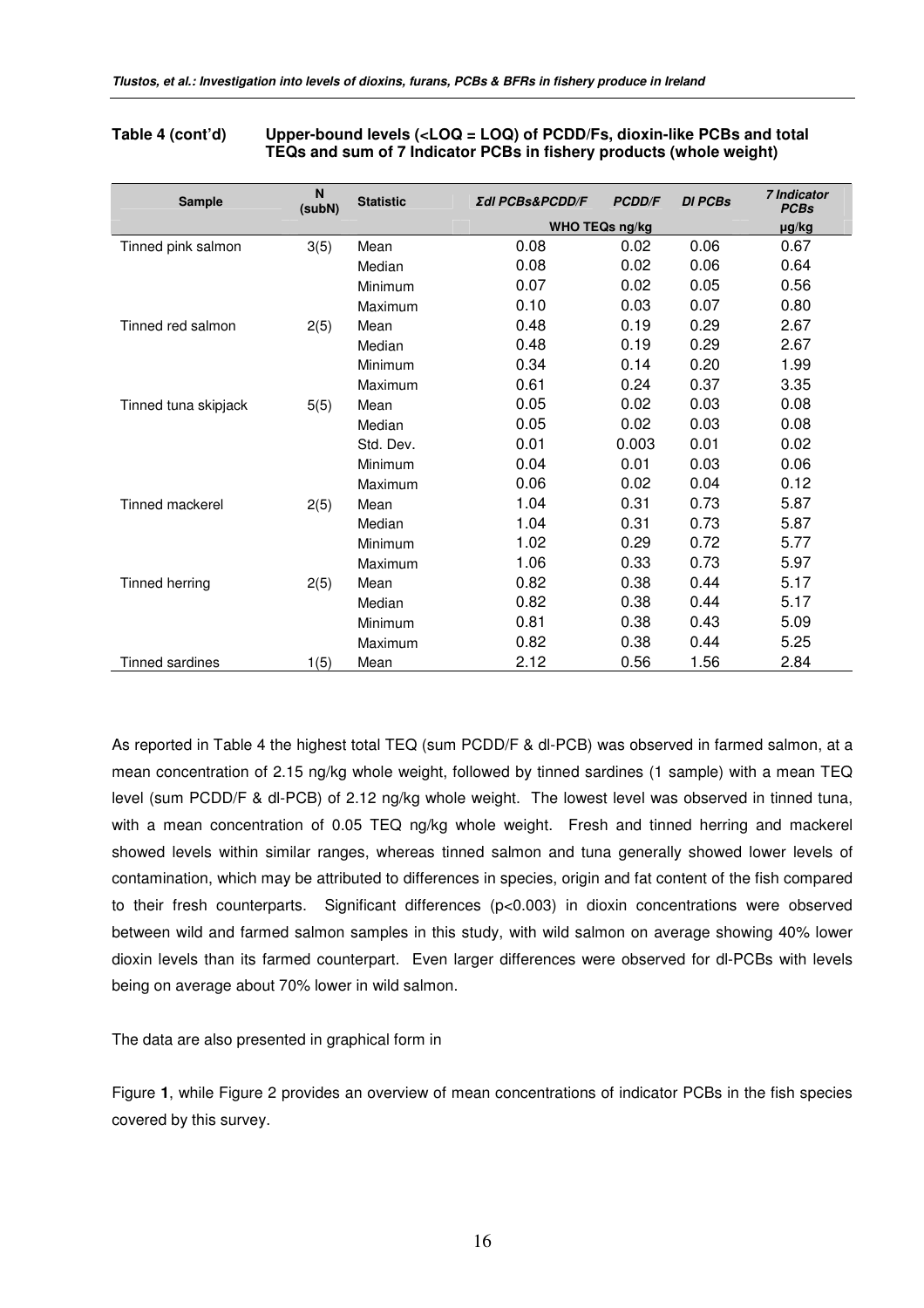

**Figure 1 Mean upper-bound WHO TEQ PCDD/F & dl-PCB ng/kg whole weight in fish species (bars represent min and max levels)**



**Figure 2 Mean concentration of** - **7 Indicator PCBs and** - **6 Indicator PCBs (g/kg fresh weight, upper-bound)**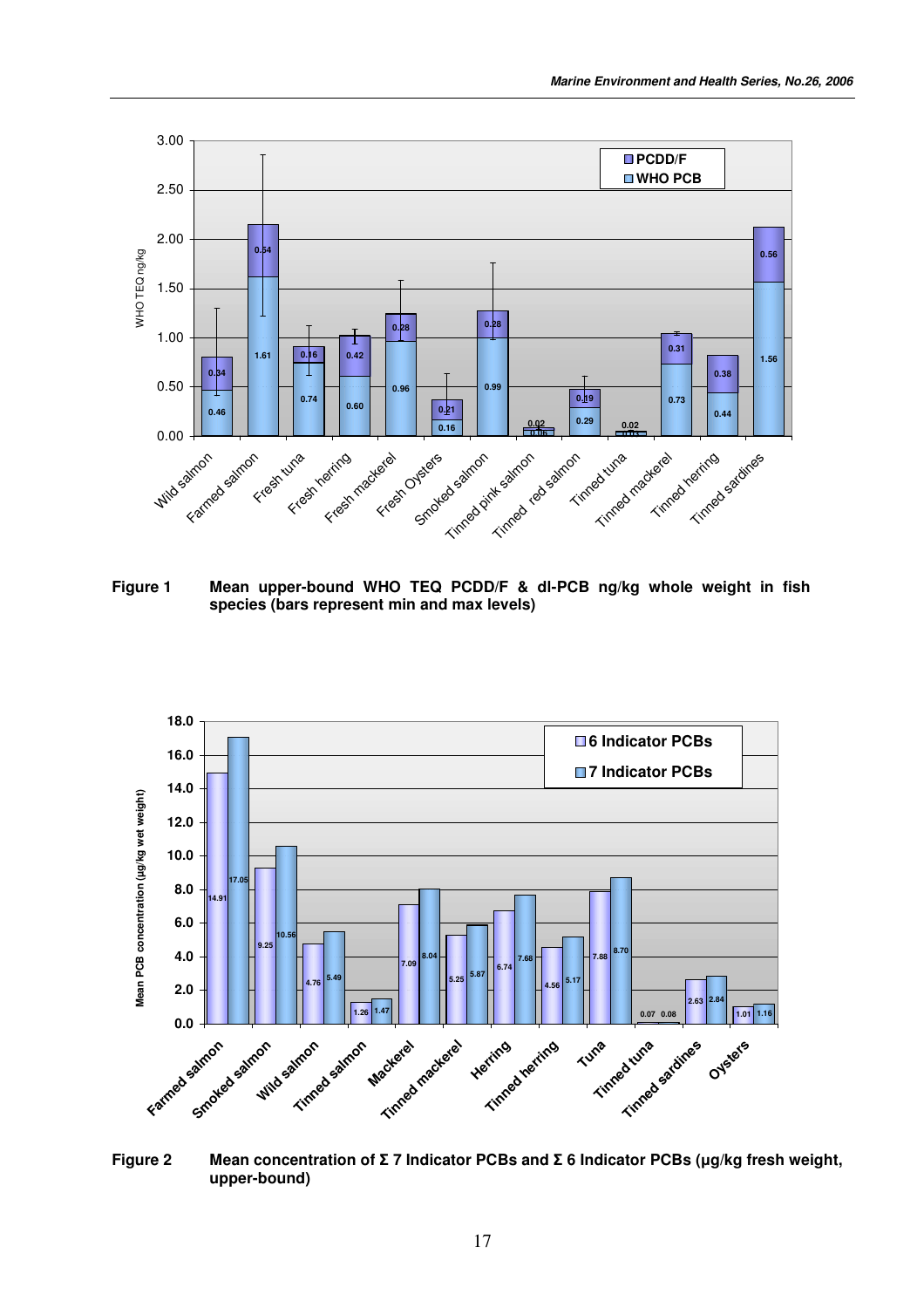Levels of lipophilic contaminants such as PCDDs/PCDFs and PCBs are generally recognised to increase in fish species as the lipid content of the sample increases, supporting the contention that oily fish tend to accumulate lipophilic contaminants to a higher degree than non-oily fish.

Table 5 summarises the mean lipid data analysed by the Marine Institute for all the species groupings covered in this survey. Comparison of the lipid content with the contaminant data shows that levels of contaminants were somewhat higher in the oily fish examined in this survey, such as farmed salmon and herring, than in the low fat products such as shellfish, tinned and fresh tuna, supporting this contention.

| <b>Fish product</b> | Average Lipid (%) | Range (%)       |
|---------------------|-------------------|-----------------|
| Wild salmon         | 10.7              | $(5.8 - 12.7)$  |
| Tinned red salmon   | 6.7               | $(4.7 - 8.0)$   |
| Tined tuna          | 5.3               | $(0.7 - 12.5)$  |
| Smoked salmon       | 10.3              | $(9.2 - 11.6)$  |
| Tuna                | 10.1              | $(5.6 - 15.8)$  |
| Herring             | 13.0              | $(11.5 - 14.4)$ |
| Farmed salmon       | 14.5              | $(10.4 - 18.4)$ |
| Mackerel            | 10.1              | $(7.0 - 13.0)$  |
| Tinned sardines     | 29.5              | <b>NA</b>       |
| Tinned mackerel     | 30.1              | $(28.6 - 31.6)$ |
| Tinned herring      | 16.0              | $(15.1 - 16.9)$ |
| Ovsters             | 2.5               | $(2.0 - 3.3)$   |

**Table 5 Mean total lipid levels (%) determined in fish species covered in this survey**

 $NA$  =not applicable as  $n=1$ .

## **4.2 Brominated Flame Retardants**

#### **4.2.1 PBDEs**

Of the 16 PBDE congeners analysed, only 7 congeners (BDEs 47, 49, 99, 100, 154, 66 and 28) were found to predominate. The most abundant congeners determined in all samples were BDEs-47, 49, 99, 100, 66, 28 and 154. BDEs-17, 153 and 119 were frequently below or close to the Limit of Quantification (LOQ)  $(0.01, 0.03, 0.02)$  ug/kg whole (wet) weight respectively) except for farmed and smoked salmon with average BDE-153 levels of 0.07 and 0.05 µg/kg whole weight respectively. No sample showed levels of BDE-71, BDE-85, BDE-77, BDE-126, BDE-138, BDE-183 above the LOQ (0.01, 0.02, 0.01, 0.02, 0.03, 0.05 g/kg whole weight respectively), with the exception of one shellfish sample (BDE 71 and 85). Table 7 presents an overview of the percentage of the individual BDEs quantified in all 70 samples analysed.

Table 6 presents calculated mean, minimum, median and maximum upper-bound levels for the sum of total PBDE congeners (16 congeners). Results are expressed on a whole weight basis.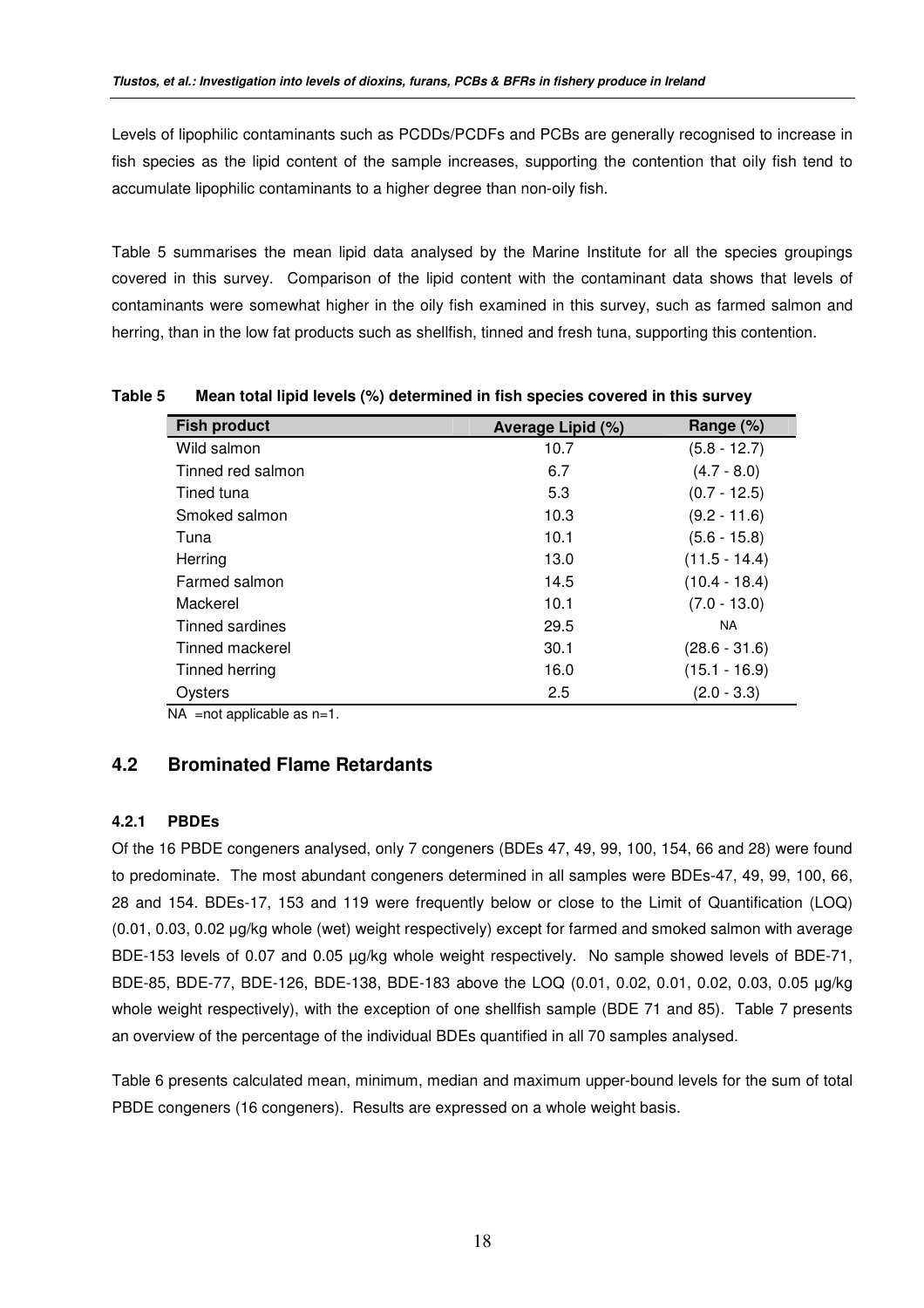| <b>Sample</b>       | $\overline{\mathsf{N}}$<br>$(sub-N)^*$ | <b>Statistics</b> | $\Sigma$ PBDE | <b>Sample</b>          | $\overline{\mathbf{N}}$<br>$(sub-N)$ | <b>Statistics</b> | $\Sigma$ PBDE |
|---------------------|----------------------------------------|-------------------|---------------|------------------------|--------------------------------------|-------------------|---------------|
| Wild salmon         | 10(1)                                  | Mean              | 0.86          | Tinned pink salmon     | 3(5)                                 | Mean              | 0.33          |
|                     |                                        | Median            | 0.85          |                        |                                      | Median            | 0.33          |
|                     |                                        | Minimum           | 0.70          |                        |                                      | Minimum           | 0.33          |
|                     |                                        | Maximum           | 1.01          |                        |                                      | Maximum           | 0.34          |
| Farmed<br>salmon    | 15(5)                                  | Mean              | 3.71          | Tinned red salmon      | 2(5)                                 | Mean              | 0.34          |
|                     |                                        | Median            | 3.91          |                        |                                      | Median            | 0.34          |
|                     |                                        | Minimum           | 2.42          |                        |                                      | Minimum           | 0.33          |
|                     |                                        | Maximum           | 5.05          |                        |                                      | Maximum           | 0.35          |
| Fresh tuna          | 5(1)                                   | Mean              | 0.96          | Tinned tuna            | 5(5)                                 | Mean              | 0.31          |
|                     |                                        | Median            | 0.97          |                        |                                      | Median            | 0.31          |
|                     |                                        | Minimum           | 0.57          |                        |                                      | Minimum           | 0.31          |
|                     |                                        | Maximum           | 1.36          |                        |                                      | Maximum           | 0.31          |
| Fresh herring       | 4(10)                                  | Mean              | 1.67          | Tinned mackerel        | 2(5)                                 | Mean              | 1.56          |
|                     |                                        | Median            | 1.65          |                        |                                      | Minimum           | 1.26          |
|                     |                                        | Minimum           | 1.61          |                        |                                      | Maximum           | 1.86          |
|                     |                                        | Maximum           | 1.77          |                        |                                      |                   |               |
| Fresh mackerel      | 5(10)                                  | Mean              | 1.35          | Tinned herring         | 2(5)                                 | Mean              | 1.50          |
|                     |                                        | Median            | 1.33          |                        |                                      | Minimum           | 1.46          |
|                     |                                        | Minimum           | 0.93          |                        |                                      | Maximum           | 1.53          |
|                     |                                        | Maximum           | 1.70          |                        |                                      |                   |               |
| Shellfish (C.gigas) | 5(25)                                  | Mean              | 1.75          | <b>Tinned sardines</b> | 1(5)                                 | Mean              | 0.34          |
|                     |                                        | Median            | 1.45          |                        |                                      |                   |               |
|                     |                                        | Minimum           | 0.69          |                        |                                      |                   |               |
|                     |                                        | Maximum           | 4.21          |                        |                                      |                   |               |
| Smoked salmon       | 11(5)                                  | Mean              | 2.39          |                        |                                      |                   |               |
|                     |                                        | Median            | 2.44          |                        |                                      |                   |               |
|                     |                                        | Minimum           | 1.69          |                        |                                      |                   |               |
|                     |                                        | Maximum           | 3.58          |                        |                                      |                   |               |

#### **Table 6 Upper-bound levels (<LOQ = LOQ) of** Σ**16PBDEs in fishery products (µg/kg whole weight)**

\*Sub-N = denotes the number of individual samples aggregated to provide a single analytical sample

| Table 7 |  | Overview of BDE congener occurrence above the quantifiable level in fish samples |  |
|---------|--|----------------------------------------------------------------------------------|--|
|---------|--|----------------------------------------------------------------------------------|--|

| <b>BDE No</b>     | <b>No Samples</b><br>>LOQ | <b>Species</b>                                                                     | $\%$ |
|-------------------|---------------------------|------------------------------------------------------------------------------------|------|
| 47                | 65                        | all except tinned tuna                                                             | 92.9 |
| 49, 99, 100       | 59                        | all except tinned tuna, tinned salmon                                              | 84.3 |
| 66, 28, 154       | 57                        | all except tinned tuna, tinned salmon, shellfish                                   | 81.4 |
| 153               | 30                        | mostly farmed salmon & smoked salmon                                               | 42.9 |
|                   | 18                        | mostly in smoked salmon, farmed salmon, tinned<br>mackerel at LOQ, shellfish ~0.03 | 25.7 |
| 119               | 5                         | mostly farmed and smoked salmon                                                    | 7.1  |
| 71,85             |                           | in shellfish                                                                       | 1.4  |
| 77, 126, 138, 183 | 0                         | not quantified in any sample                                                       |      |

The highest concentrations of total PBDE (sum 16) were observed in farmed and smoked (farmed) Atlantic salmon (3.71 and 2.39 µg/kg whole weight respectively). Fresh mackerel, fresh herring and shellfish showed lower levels (1.35, 1.67 and 1.75, µg/kg whole weight upper-bound means respectively) as did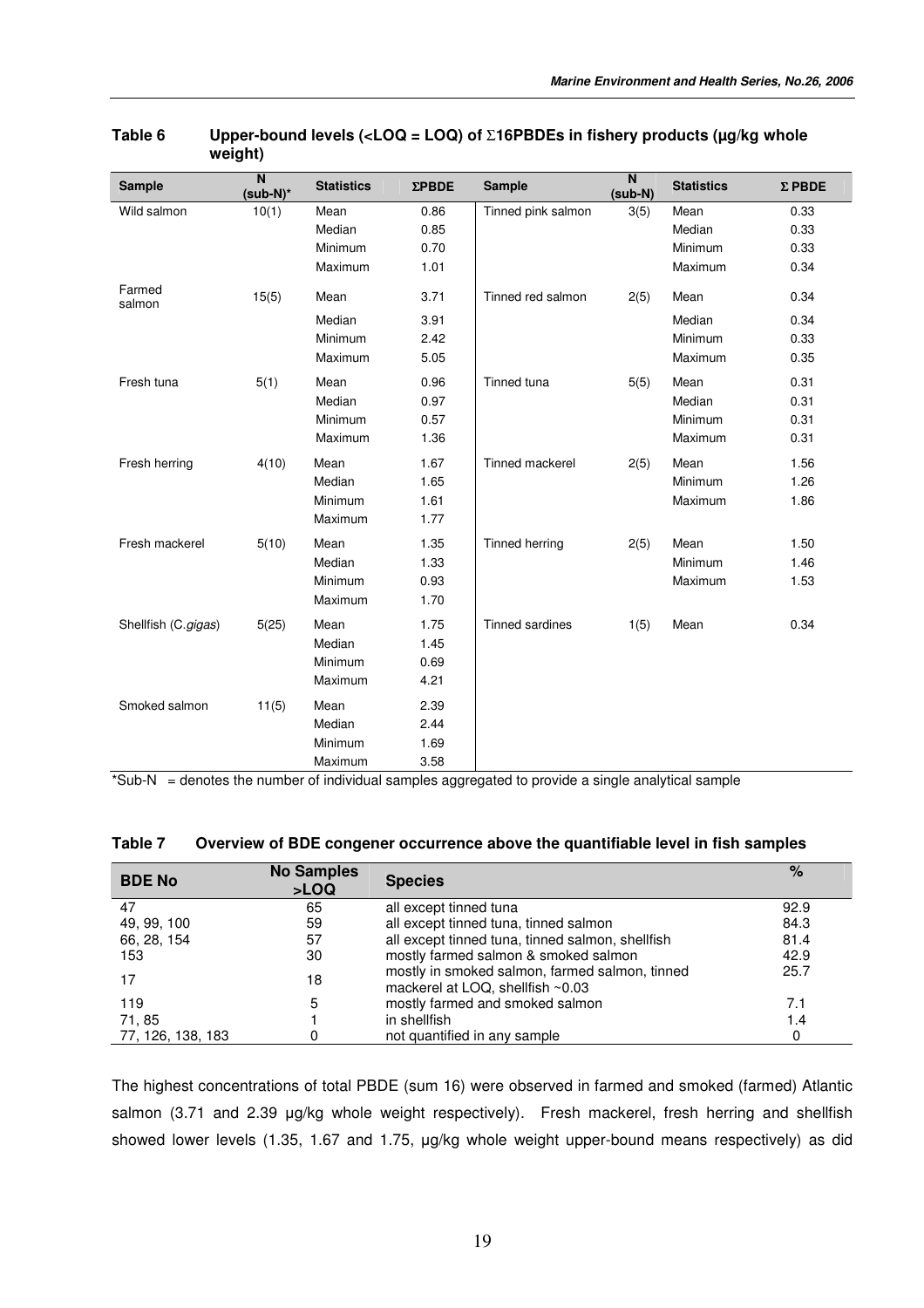fresh tuna and wild salmon (0.96 and 0.86 µg/kg whole weight respectively) which showed the lowest levels in all fresh fish included in this survey. Levels in canned tuna were all below the limit of quantification.

Comparable contaminant concentrations were observed for canned fish (herring or mackerel) and their corresponding fresh samples. Results for canned sardines were also comparably low. The data are also presented in graphical form in Figure 3 below.



#### **Figure 3 Mean Upperbound concentration** Σ**16 PBDE in fish samples expressed in g/kg whole weight (bars represent min and max levels)**

## **4.2.2 HBCD**

Total and isomer specific HBCD levels in 10 samples are presented in Table 8.

| Table 8 | Levels of $\alpha$ $\beta$ and y-HBCD isomers and total (upperbound) HBCD in individual samples |
|---------|-------------------------------------------------------------------------------------------------|
|         | of fishery produce on the Irish marketplace (µg/kg wet weight)                                  |

| Sample Ref. | <b>Matrix</b>   | $\alpha$ HBCD | <b>BHBCD</b> | <b>VHBCD</b> | <b>Total</b> |
|-------------|-----------------|---------------|--------------|--------------|--------------|
| MSC/04/1120 | Tinned salmon   | < 0.073       | < 0.014      | < 0.016      | < 0.10       |
| MSC/04/1129 | Farmed salmon   | 1.20          | < 0.049      | < 0.068      | 1.32         |
| MSC/04/1141 | Farmed salmon   | 0.88          | < 0.043      | 0.16         | 1.08         |
| MSC/04/1124 | Tinned tuna     | < 0.073       | < 0.014      | < 0.016      | < 0.10       |
| MSC/04/1128 | Tinned tuna     | < 0.073       | < 0.014      | <0.016       | < 0.10       |
| MSC/04/1147 | Smoked salmon   | 0.55          | 0.044        | < 0.084      | 0.68         |
| MSC/04/1132 | Farmed salmon   | 2.30          | 0.10         | 0.27         | 2.67         |
| MSC/04/1137 | Farmed salmon   | 1.30          | < 0.053      | <0.016       | 1.37         |
| MSC/05/0003 | Tinned mackerel | 0.87          | < 0.014      | 0.13         | 1.01         |
| MSC/04/1176 | Tuna            | 0.28          | < 0.014      | <0.016       | 0.31         |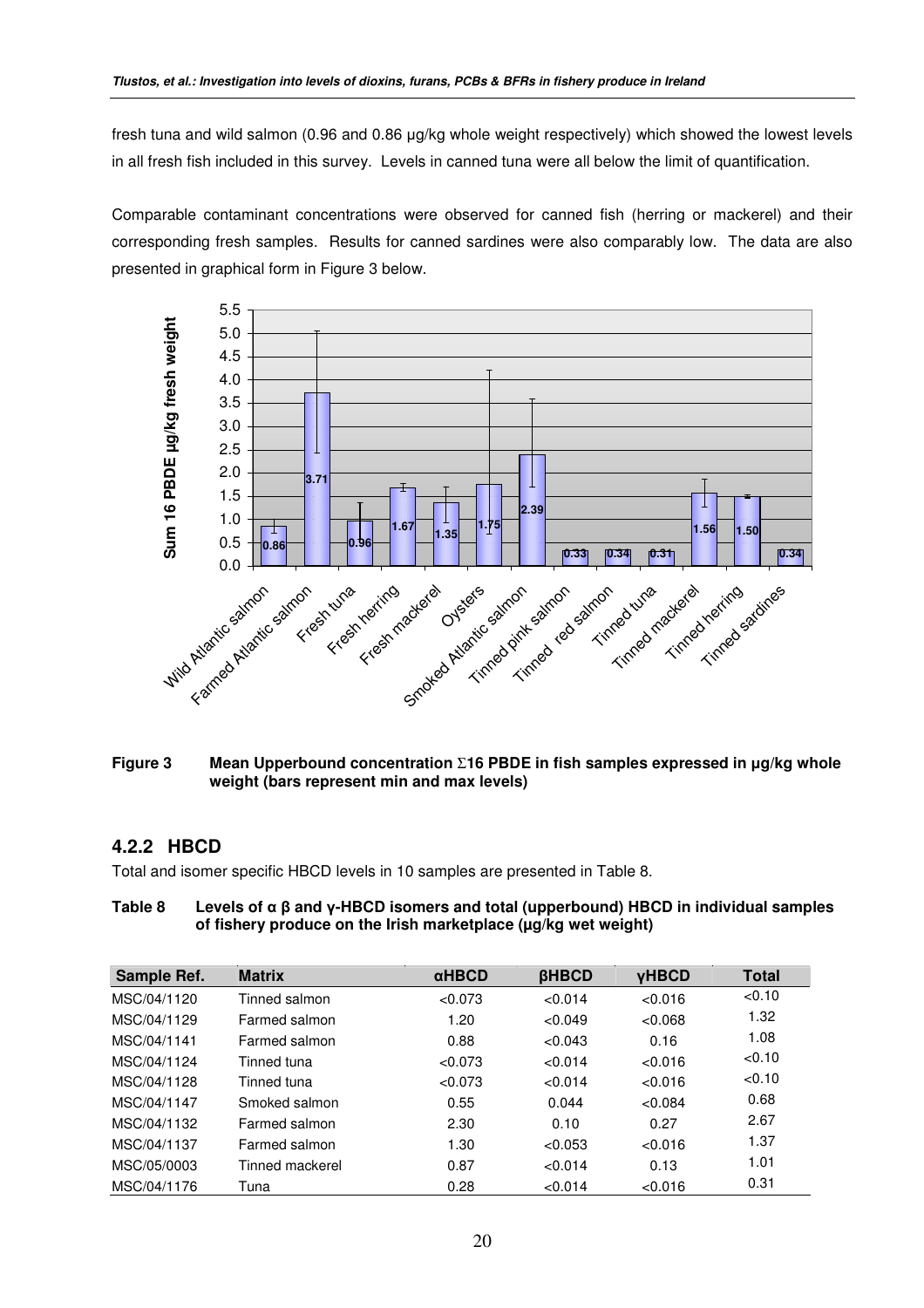## **5. Discussion**

The results of this study, undertaken to investigate levels of dioxins (PCDDs), furans (PCDFs), PCBs, PBDEs and HBCD in fish and fishery products available on the Irish market place, show that levels in the food commodities analysed were generally low, and were well below the maximum limits laid down for PCDDs/PCDFs and dioxin-like PCBs in Council Regulation 1881/2006 .

There were marked differences in dioxin levels between wild and farmed salmon samples in this study, with wild salmon on average showing 40% lower dioxin levels than its farmed counterpart. Even larger differences were observed for dl-PCBs, with levels being on average about 70% lower in wild salmon. A general reduction in dioxin and PCB contamination in farmed fish can, however, be observed, when comparing levels to a previous survey (FSAI, 2002a).

This previous study, carried out in 2001, investigated levels of PCDD/F and dl-PCBs in wild and farmed salmon. Direct comparison with this previous survey is difficult due to differences in analytical limits of detection between the two surveys, however for a number of congeners determined above the limit of detection in both studies some comparisons can be made. For 2,3,7,8 TCDD, the most toxic of the dioxin congeners, a significant reduction (p<0.002) could be observed. Table 9 provides an overview of the percentage reduction observed for the congeners detected above LOQs in both surveys. Taking the above mentioned limitations into account an overall reduction of 38% (p<0.001) can be calculated for Sum WHO TEQ PCDD/F in the 2004 farmed salmon samples versus the 2001 farmed salmon samples.

**Table 9 Percentage (%) reduction in levels of specific PCDD and PCDF congeners in 15 farmed salmon samples analysed in 2004 compared to 15 farmed salmon samples analysed in 2001.**

| Congener             | Reduction from 2001 survey (%) |
|----------------------|--------------------------------|
| 2,3,7,8-Tetra-CDD    | 37.6                           |
| 1,2,3,7,8-Penta-CDD  | 40.5                           |
| 1,2,3,6,7,8-Hexa-CDD | 35.4                           |
| 2,3,7,8-Tetra-CDF    | 45.0                           |
| 1,2,3,7,8-Penta-CDF  | 42.1                           |
| 2,3,4,7,8-Penta-CDF  | 27.3                           |

Significant (P<0.001) reductions of approximately 50% could also be observed for dl-PCBs. These figures indicate a general reduction in dioxin and dl-PCB contamination in Irish farmed salmon, which may in part be attributable to source-directed measures adopted by the industry in the intervening period, such as changes in sources or species of fish oils in fish feeds or changes in feeding management regimes, amongst other possibilities.

In relation to the non-dioxin-like PCBs, the concentrations found in Irish farmed salmon in this survey are substantially below maximum levels for the so-called indicator PCBs (either sum of 6 or sum of 7) currently set in some EU Member States. Results concur with results of routine monitoring of indicator PCBs in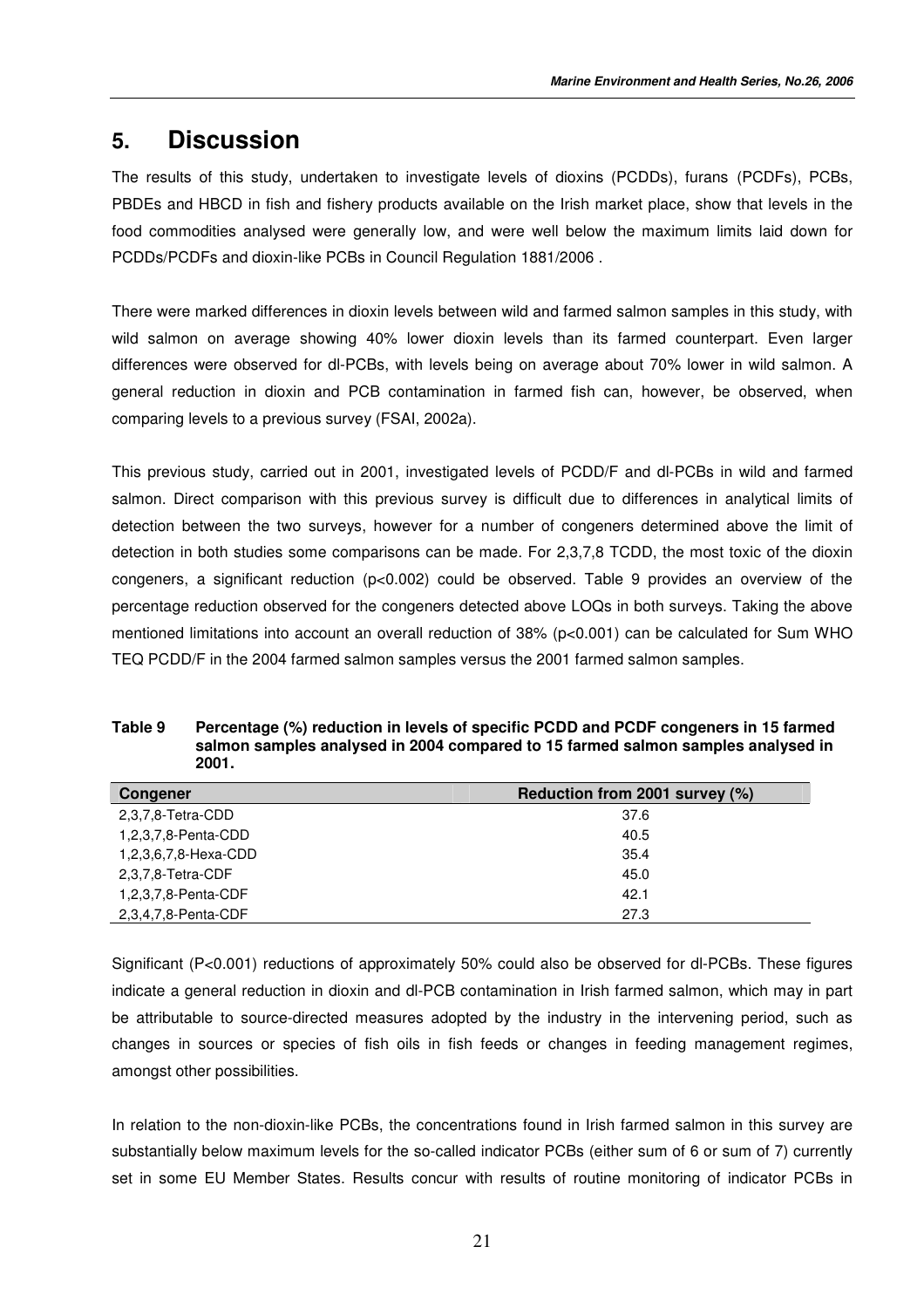farmed and wild fish carried out by the Marine Institute. As with the PCDD/F and dl-PCBs, a reduction of 48% in the levels of the indicator PCBs in farmed salmon was observed between the study carried out in 2001 and this study (p<0.001), again indicative of risk management measures adopted by the industry, such as changes in sources or species of fish oils in fish feeds or changes in feeding management regimes.

Comparison of the fat content with the contaminant data shows that levels of contaminants were somewhat higher in the oily fish examined in this survey, such as farmed salmon and herring compared with the low fat products such as shellfish, tinned tuna and salmon. However, there are particular health benefits associated with consuming oily fish due to their high contents of polyunsaturated fatty acids (PUFAs). The FSAI will report separately on the levels of PUFAs found in the various species examined in this study and the risks and benefits of consumption of oily fish including farmed salmon.

PBDE results in farmed salmon were similar to those recorded in a smaller Marine Institute study completed in 2004 (Marine Institute, 2004c), in which results ranged from 2.28 to 4.61 (mean 3.05) µg/kg whole weight for the sum of 17 individual PBDEs. Levels reported by Hites and co-workers (Hites *et al,* 2004) in retail farmed salmon range between 0.6 to 3.9  $\mu$ g /kg whole weight and the range was 1.25 to 3.9  $\mu$ g/kg in all confirmed farmed fish. These are comparable to the levels found in the present study. However, differences exist in the number of congeners determined in the various studies listed and therefore direct comparisons of the datasets cannot be made.

The higher PBDE concentrations observed in farmed Atlantic salmon versus wild Atlantic salmon may in part be attributable to differences in feed regime and sources. Differences observed in fresh salmon and fresh tuna versus canned salmon and canned tuna may in part be due to differences in species types sampled, for example skipjack tuna is the dominant species used for canning and albacore tuna is the most widely marketed fresh species in Ireland. Fish processing practices may also result in such differences.

The size/age, diet, lipid content and trophic status of the fish are also likely to be contributing factors. Furthermore, the majority of canned samples available on the Irish market differ in geographic origin from the fresh samples analysed, with canned samples mainly being imported/originating from countries bordering the Indian Ocean and the North Pacific Ocean.

Total HBCD levels were low in all samples and levels in farmed salmon are in agreement with those of a previous Marine Institute survey (1.17 ± 0.26) (Marine Institute, 2004c).

A study of BFR-contaminated trout and eel from the Skerne-Tees river system was carried out by the UK Food Standards Agency (Food Standards Agency, 2004). Levels in the fish from the UK study were much higher than those determined in this present study and the study completed by the Marine Institute in 2004. In the UK study, however, the observed contamination was linked to a specific source, a BFR manufacturing facility located on the River Skerne which closed in December 2003.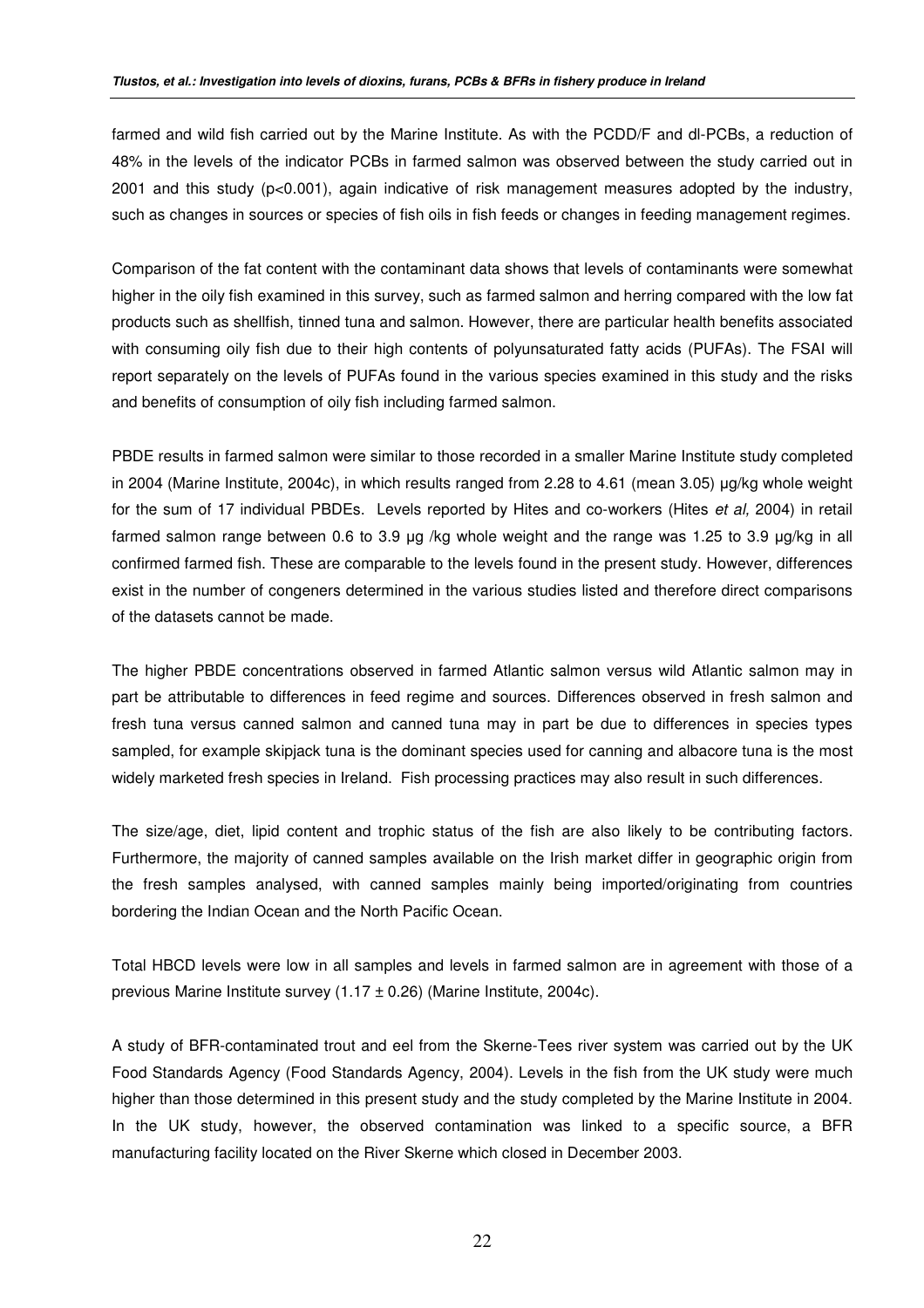The Independent Committee on Toxicity of Chemicals in Food, Consumer Products and the Environment (COT) UK concluded that the estimated dietary intakes of PBDEs and HBCD from the consumption of a weekly single portion of fish from the Skerne-Tees river system were unlikely to represent a risk to health. The results of this present study have shown that levels of PBDEs and HBCD are over one and three orders of magnitude lower respectively than the levels at which COT assessed dietary intake. This would suggest that there is a correspondingly greater safety margin for consumers of farmed salmon and other fishery produce as determined in both this study and the MI study in 2004<sup>5</sup>.

A more recent survey conducted in the UK (Food Standards Agency, 2006) showed levels of PBDE congeners in tinned and farmed salmon, tinned herring and mackerel and oysters comparable to those found in this present survey, whereas fresh Irish herring and mackerel and wild Atlantic salmon showed lower levels in this survey compared with the UK survey. Fresh tuna samples, originating from the waters south west of Ireland, displayed higher levels than those found in the UK survey.

# **6. Conclusions**

This study has demonstrated that levels of dioxins, furans, PCBs in Irish seafood are in general well below the relevant legislative limits for these contaminants. Levels of the indicator PCBs 28, 52, 101, 118, 138, 153, and 180 are similarly low, as are levels of those brominated flame retardants measured in the study.

The results of the study are in line with those from previous FSAI studies on dioxin levels in fish and also studies on meat, milk, and eggs, and confirm that dioxin levels in these foods are relatively low compared with data for similar products from more industrialised countries in the European Union. FSAI is pleased to report these results and to note that Irish produce readily complies with legislation in this area. These findings support the interpretation that exposure of consumers of Irish food to dioxins is likely to be lower than the European average, a conclusion which should be reassuring to Irish consumers.

On the basis of these results, the FSAI considers that there is no need to amend existing advice on fish consumption, namely that consumers should consume two portions of fish per week, one of which should be oily (e.g. salmon, herring or mackerel).

 $<sup>5</sup>$  It should be noted that COT's conclusions were tentative due to uncertainties surrounding the toxicological database and exposure assessment.</sup> Additionally, the MI study only tested a limited number of samples.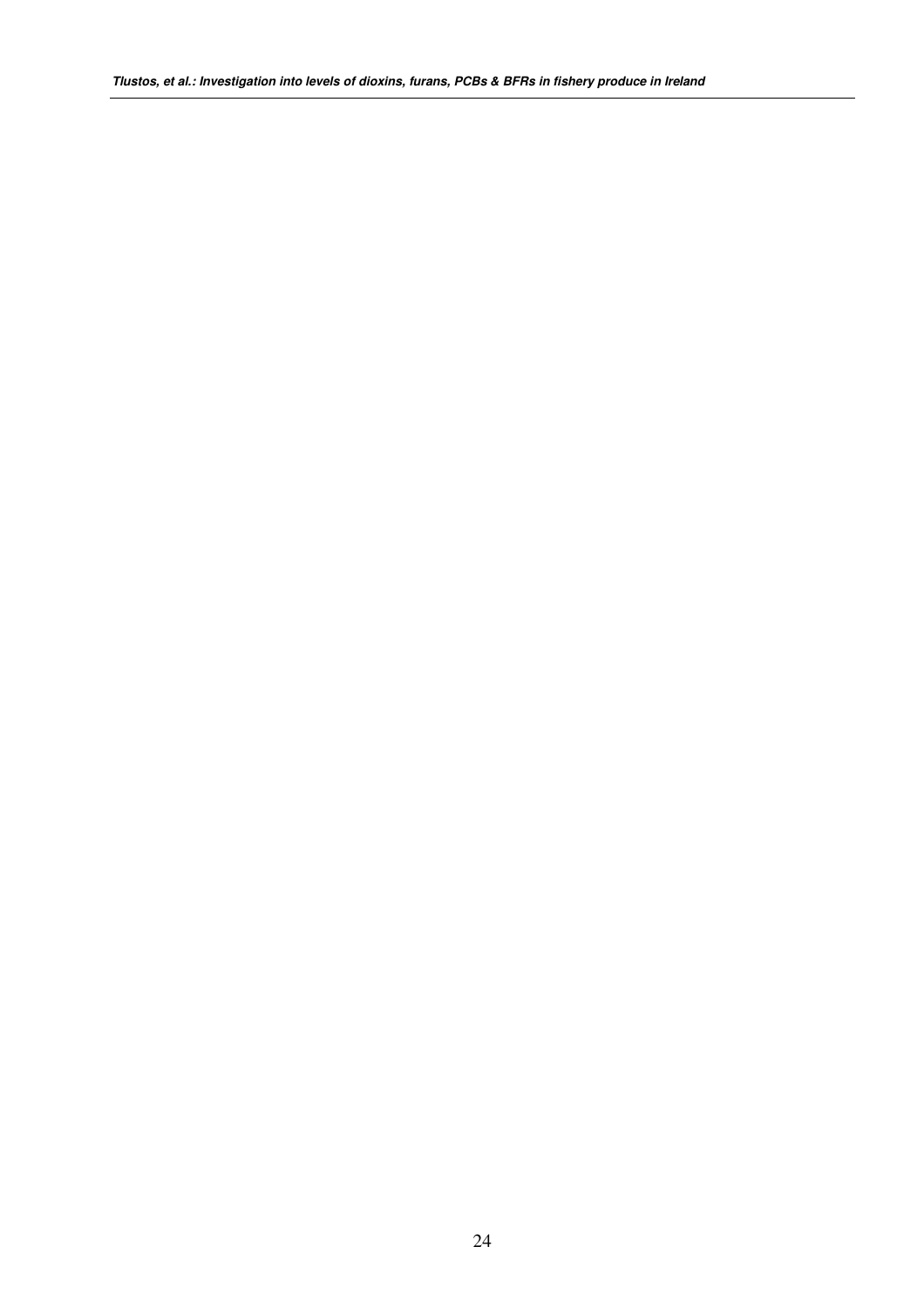# **7. Abbreviations**

| Ah receptor        | aryl hydrocarbon (Ah) receptor                                                     |
|--------------------|------------------------------------------------------------------------------------|
| b.w.               | body weight                                                                        |
| congener           | term referring to one of many configurations of a common chemical structure        |
| <b>DCMNR</b>       | Department of Communication, Marine and Natural Resources                          |
| EC                 | <b>European Community</b>                                                          |
| <b>EFSA</b>        | European Food Safety Authority                                                     |
| <b>FSAI</b>        | Food Safety Authority of Ireland                                                   |
| <b>HSE</b>         | Health Service Executive (formerly the Health Boards)                              |
| <b>JECFA</b>       | FAO/WHO Joint Expert Committee Food Additives and Contaminants                     |
| <b>LOD</b>         | Limit of Detection                                                                 |
| <b>LOQ</b>         | Limit of Quantification/Quantitation                                               |
| Lower-bound        | Analytical results below the LOD are set at zero for calculation purposes          |
| ΜI                 | Marine Institute                                                                   |
| ng                 | nanogram (0.000000001 g)                                                           |
| pg                 | picogram (0.000000000001 g)                                                        |
| ppb                | parts per billion (equal to ng/g or µg/kg)                                         |
| <b>PUFA</b>        | poly unsaturated fatty acids                                                       |
| <b>TEF</b>         | toxic equivalency factor                                                           |
| <b>TEQ</b>         | toxicity equivalent                                                                |
| <b>PTMI</b>        | Provisional Tolerable Monthly Intake                                               |
| <b>SCF</b>         | Scientific Committee of Food                                                       |
| <b>TWI</b>         | Tolerable Weekly Intake                                                            |
| <b>TDI</b>         | Tolerable Daily Intake                                                             |
| μg                 | microgram $(0.000001 g)$                                                           |
| <b>Upper-bound</b> | Analytical results below the LOQ are set at the LOQ value for calculation purposes |
| w.w.               | wet weight or whole weight                                                         |
| <b>BFRs</b>        | Brominated flame retardants                                                        |
| <b>HBCD</b>        | Hexabromocyclododecane                                                             |
| <b>PCDDs</b>       | polychlorinated dibenzo-p-dioxins                                                  |
| <b>PCDFs</b>       | polychlorinated dibenzofurans                                                      |
| <b>PCBs</b>        | polychlorinated biphenyls                                                          |
| <b>PBDEs</b>       | polybrominated diphenylethers                                                      |
| <b>PCDD/F</b>      | abbreviation for PCDDs and PCDFs                                                   |
| dl-PCB             | dioxin-like PCB                                                                    |
| ndl-PCB            | non-dioxin-like PCB                                                                |
| <b>TCB</b>         | tetrachlorobiphenyl                                                                |
| <b>PnCB</b>        | pentachlorobiphenyl                                                                |
| <b>HxCB</b>        | hexachlorobiphenyl                                                                 |
| <b>HpCB</b>        | heptachlorobiphenyl                                                                |
| <b>PnCDD</b>       | pentachlorodibenzo-p-dioxin                                                        |
| <b>HxCDD</b>       | hexachlorodibenzo-p-dioxin                                                         |
| <b>HpCDD</b>       | heptachlorodibenzo-p-dioxin                                                        |
| <b>OCDD</b>        | octachlorodibenzo-p-dioxin                                                         |
| <b>PnCDF</b>       | pentachlorodibenzofuran                                                            |
| <b>HxCDF</b>       | hexachlorodibenzofuran                                                             |
| <b>HpCDF</b>       | heptachlorodibenzofuran                                                            |
| <b>OCDF</b>        | octachlorodibenzofuran                                                             |
| <b>Σ7PCB</b>       | Sum of 7 indicator PCBs (28, 52, 101, 118, 138, 153 and 180)                       |
| $\Sigma$ 6PCB      | Sum of 6 indicator PCBs(28, 52, 101, 138, 153 and 180)                             |
| Σ                  | Sum                                                                                |
| BВ                 | body burden                                                                        |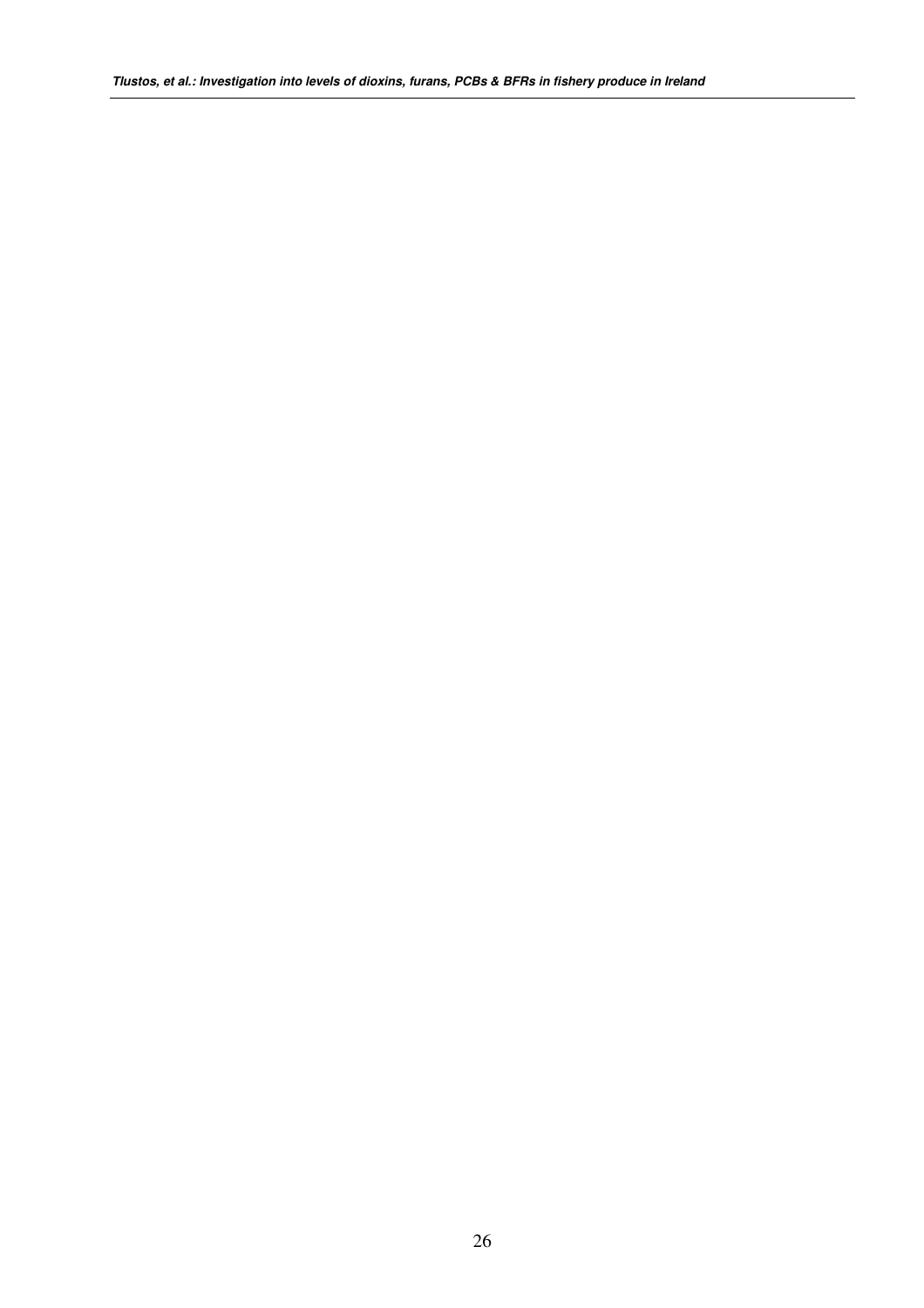## **8. References**

EFSA (2005a). Opinion of the Scientific Panel on Contaminants in the Food Chain on a Request from the Commission Related to the Presence of non Dioxin-like Polychlorinated biphenyls (PCB) in Feed and Food. http://ec.europa.eu/food/fs/sc/scf/out78\_en.pdf

European Food Safety Authority (2005b). Opinion of the Scientific Committee on a request from EFSA related to A Harmonised Approach for Risk Assessment of Substances Which are both Genotoxic and Carcinogenic. The EFSA Journal (2005) 282, 1-31.

http://www.efsa.eu.int/science/sc\_commitee/sc\_opinions/1201/sc\_op\_ej282\_gentox\_en3.pdf

European Commission (2000). Reports on tasks for scientific cooperation: Report of experts participating in Task 3.2.5. Assessment of dietary intake of dioxins and related PCBs by the population of EU Member States. http://europa.eu.int/comm/dgs/health\_consumer/library/pub/pub08\_en.pdf

European Commission (2001). European Commission Community Strategy for Dioxins, Furans and Polychlorinated Biphenyls. Brussels, 24.10.2001. http://europa.eu/eur-lex/en/com/pdf/2001/com2001\_0593en01.pdf

European Commission (2002). Commission Directive 2002/69/EC laying down the sampling methods and the methods of analysis for the official control of dioxins and the determination of dioxin-like PCBs in foodstuffs.

http://eur-lex.europa.eu/LexUriServ/site/en/oj/2002/l\_209/l\_20920020806en00050014.pdf

European Commission (2006). Commission Regulation (EC) No 199/2006 of 3 February 2006 amending Regulation (EC) No 466/2001 setting maximum levels for certain contaminants in foodstuffs as regards dioxins and dioxin-like PCBs.

http://europa.eu.int/eur-lex/lex/LexUriServ/site/en/oj/2006/l\_032/l\_03220060204en00340038.pdf

EU Working Document (2005). "Current national legislations on PCBs in the EU - 2005" Unpublished.

Food Safety Authority of Ireland (2002a). Investigation of PCDDs/PCDFs and several PCBs in Fish Samples (Salmon and Trout). Report published and available on the FSAI Website http://www.fsai.ie/surveillance/food/surveillance\_food\_summarydioxins.asp

Food Safety Authority of Ireland (2002b). Levels of Dioxins, Furans and PCBs in Irish milk, 1991 – 2001. Report published and available on the FSAI Website. http://www.fsai.ie/surveillance/food/surveillance\_food\_dioxinsmilk.asp

Food Safety Authority of Ireland (2004a). Investigation into levels of dioxins, furans, PCBs and PBDEs in Irish food 2004. Report published and available on the FSAI Website. http://www.fsai.ie/publications/reports/dioxins.pdf

Food Safety Authority of Ireland (2004b). Investigation into Levels of Dioxins, Furans, PCBs and some elements in Battery, Free-Range, Barn and Organic Eggs. Report published and available on the FSAI Website.

http://www.fsai.ie/surveillance/food/dioxin\_report04/Dioxin\_04.pdf

Food Standards Agency (2004). Brominated flame retardants in trout and eels from the Skerne-Tees river system and Total Diet Study samples. Food Survey Information Sheet No. 52/04.

Food Standards Agency (2006). Brominated flame retardants (BFRs), brominated dioxins (PBDD/Fs) and polybrominated biphenyls (PBBs) in farmed and wild fish and shellfish and fish oil dietary supplements. Food Survey Information Sheet No. 04/06.

Gruemping R, Hamm S, Stegemann D and A Maulshagen (2004) Levels of Polychlorinated Dibenzo(p)dioxins, Dibenzofurans and Dioxin-like PCBs in Irish Farmed Salmon, Organohalogen Compounds Volume 66; 1977-1984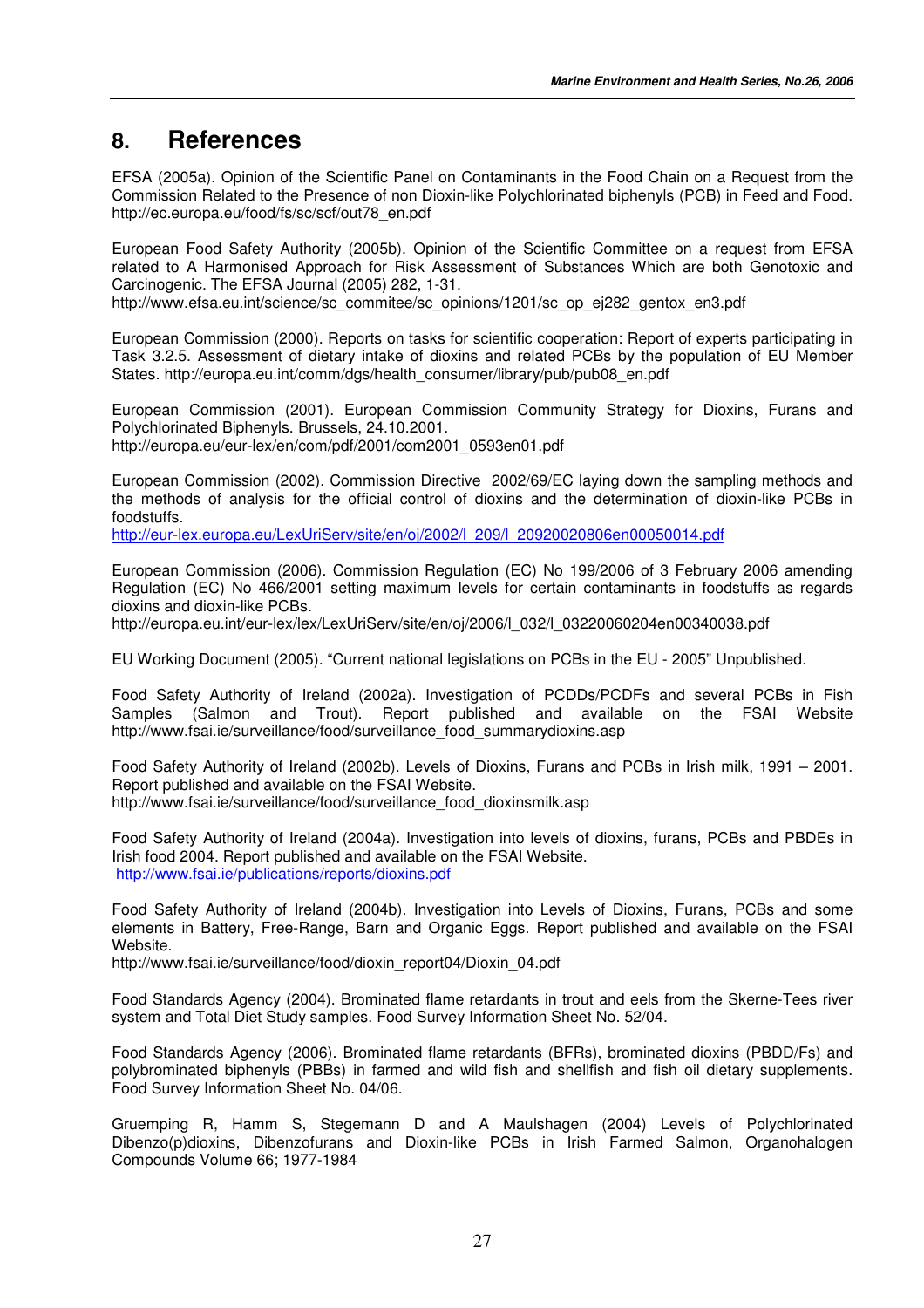Hites *et al*., (2004). Global Assessment of polybrominated diphenyl ethers in farmed and wild salmon. Environment Science and Technology, 38:4945-4949. http://pubs.acs.org/journals/esthag

JECFA (2002) Safety Evaluation of certain food additives and contaminants: Polychlorinated dibenzodioxins, polychlorinated dibenzofurans and coplanar polychlorinated biphenyls. http://www.inchem.org/documents/jecfa/jecmono/v48je20.htm

Marine Institute (2004a). Trace metal concentrations in various fish species landed at selected Irish ports 2003. Tyrrell L, McHugh B, Glynn D, Twomey M, Joyce E, Costello J, McGovern E. Available at http://www.marine.ie/home/publicationsdata/publications/MEHS.htm

Marine Institute (2004b). Trace Metal and Chlorinated Hydrocarbon Concentrations in Shellfish from Irish waters, 2002. Glynn D, Tyrrell L, McHugh B, Monaghan E, Costello J, McGovern E. Available at http://www.marine.ie/home/publicationsdata/publications/MEHS.htm

Marine Institute (2004c). Analysis of Brominated Flame Retardants in farmed salmon. Unpublished report, personal communication.

NATO/CCMS (1988). *International Toxicity Equivalency Factor (I-TEF) Method of Risk Assessment for Complex Mixtures of Dioxins and Related Compounds*. Pilot Study on International Information Exchange on Dioxins and Related Compounds, Report Number 176, August 1988, North Atlantic Treaty Organization, Committee on Challenges of Modern Society.

SCF (2000). Opinion of the SCF on the Risk Assessment of Dioxins and Dioxin-like PCBs in Food, adopted on 22 November 2000. http://ec.europa.eu/food/fs/sc/scf/out78\_en.pdf

SCF (2001). Opinion on the risk assessment of dioxins and dioxins-like PCBs in food (update based on the new scientific information available since the adoption of the SCF opinion of 22 November 2000). http://europa.eu.int/comm/food/fs/sc/scf/out90\_en.pdf

Smedes, F. (1999). Determination of total lipid using non-chlorinated solvents. Analyst 124, 1711 – 1718.

Van den Berg, M. , Birnbaum, L.S., Bosveld, A.T.C., Brunström, B., Cook, Ph., Feeley, M., Giesy, J.P., Hanberg, A., Hasegawa, R., Kennedy, S.W., Kubiak, T., Larsen, J.C., van Leeuwen, F.X.R., Liem, A.K.D., Nolt, C., Peterson, R.E., Poellinger, L., Safe, S., Schrenk, D., Tillitt, D., Tysklind, M., Younes, M., Wærn, F., and Zacharewski, T. (1998). Toxic Equivalency Factors (TEFs) for PCBs, PCDDs, PCDFs for humans and wildlife. Environmental Health Perspectives. 106, 775-792.

Van den Berg, M. , Birnbaum, L.S., Denison, M., De Vito, M. Farland, W., Feeley, M., Fiedler, H., Hakansson, H., Hanberg, A., Haws, L., Rose, M., Safe, S., Schrenk, D., Tohyama, C. Tritscher, A., Tuomisto, J., Tysklind, M., Walker, N and Petersen, R.E. (2006). The 2005 World Health Organization Reevaluation of Human and Mammalian Toxic Equivalency Factors for Dioxins and Dioxin-like Compounds. http://toxsci.oxfordjournals.org/cgi/content/abstract/kfl055v1

WHO/FAO (2005). Joint FAO/WHO Expert Committee on Food Additives and Contaminants, Sixty-fourth meeting, Rome, 8-17 February 2005. Summary and Conclusions. http://www.who.int/ipcs/food/jecfa/summaries/en/summary\_report\_64\_final.pdf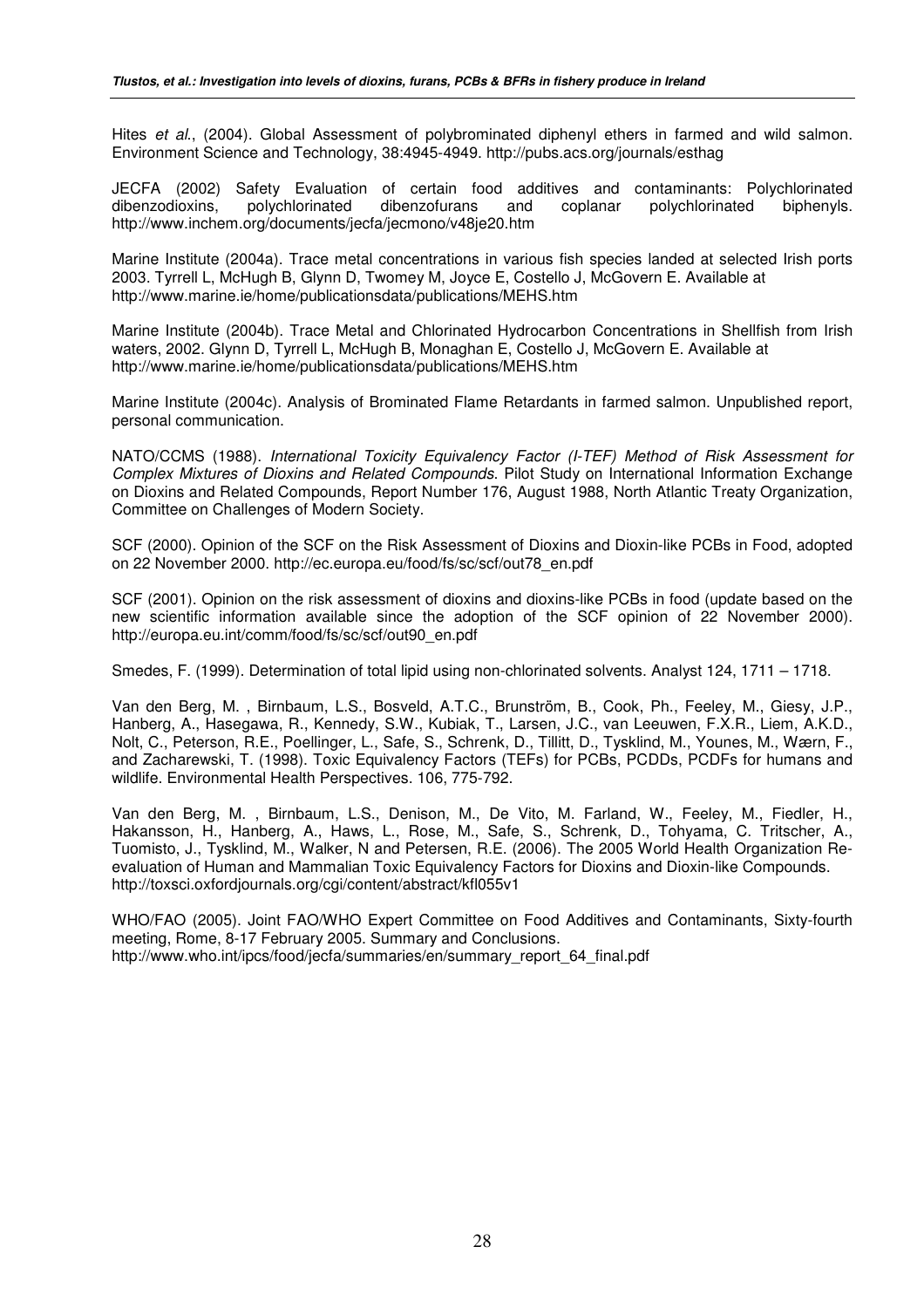## **9. Appendix**

## **9.1 Methods of Analysis**

#### Fat extraction

Tissue homogenates of the fish samples were freeze-dried and further homogenized by means of grinding. The fat extraction was performed by means of Accelerated Solvent Extraction (ASE) using an ASE 300 instrument of Dionex Corp., Sunnyvale, CA, USA. For fat extraction, 20 g of the freeze-dried sample material was mixed with about 15 g of diatomaceous earth and filled into the ASE extraction cartridge. Prior to the start of the extraction, a surrogate standard (50 pg <sup>13</sup>C12-labelled 1,2,3,4-TetraCDD) was added to the sample material in order to control the extraction efficiency. After ASE extraction the solvents were removed from the fat extract by means of a rotary evaporator which was operated under defined conditions. The fat fraction finally was determined gravimetrically.

#### Analysis of fish samples for PCDD/Fs PCDD/F

Analysis was performed according to the EN ISO 17025 accredited methods GfA QMA 504-191/203/205. The analytical methodology is in compliance with the requirement for the HRGC/HRMS confirmatory analysis of food for PCDD/Fs and PCBs as laid down by the EU directive 2002/69 and its amendment 2004/44 from April 2004. Each analysis included the determination of the seventeen PCDD/F congeners with 2,3,7,8-chloro-substitution. For PCDD/F analysis, sixteen <sup>13</sup>C12-labelled PCDD/F congeners were added to the fat extract of each sample as internal standards.

For separation of the PCDF/Ds from the fish lipid, the total fat extract was dissolved in 14 ml of hexane and subsequently injected into an automated clean-up system, (Power-Prep FMS, Fluid Management Systems Inc., Waltham, MA, USA). PCB-free Power-Prep Columns were used for the automated clean-up. The hexane solution was percolated through a high capacity disposable silica column, a multilayer silica column and a basic alumina column. Final separation of PCDF/Ds / non-ortho PCBs and other PCBs was achieved by means of a carbon column. Prior to the instrumental analysis, two further PCDD standards (<sup>13</sup>C6-1,2,3,4-TetraCDD and <sup>13</sup>C12-1,2,3,7,8,9-HexaCDD) were added to the PCDD/F fraction to determine the recovery of the <sup>13</sup>C12-labelled internal PCDD/F standards through the clean-up. For the PCDD/F determination, a capillary gas chromatograph (HRGC, HP 5890) equipped with a PTV injector and connected to a high resolution mass spectrometer (HRMS, VG-AutoSpec) was used.

Prior to starting analysis, a HRMS tune was carried out to adjust the instrumental performance (at least once per analysis batch, including mass axis calibration, adjustment of mass resolution and sensitivity). The instrument sensitivity was then checked by means of native PCDD/F standards. A mixture of the sixteen  $13$ C12-labelled standards mentioned above and the seventeen native standards were always injected to determine the relative retention times and the relative response factors for identification and quantification.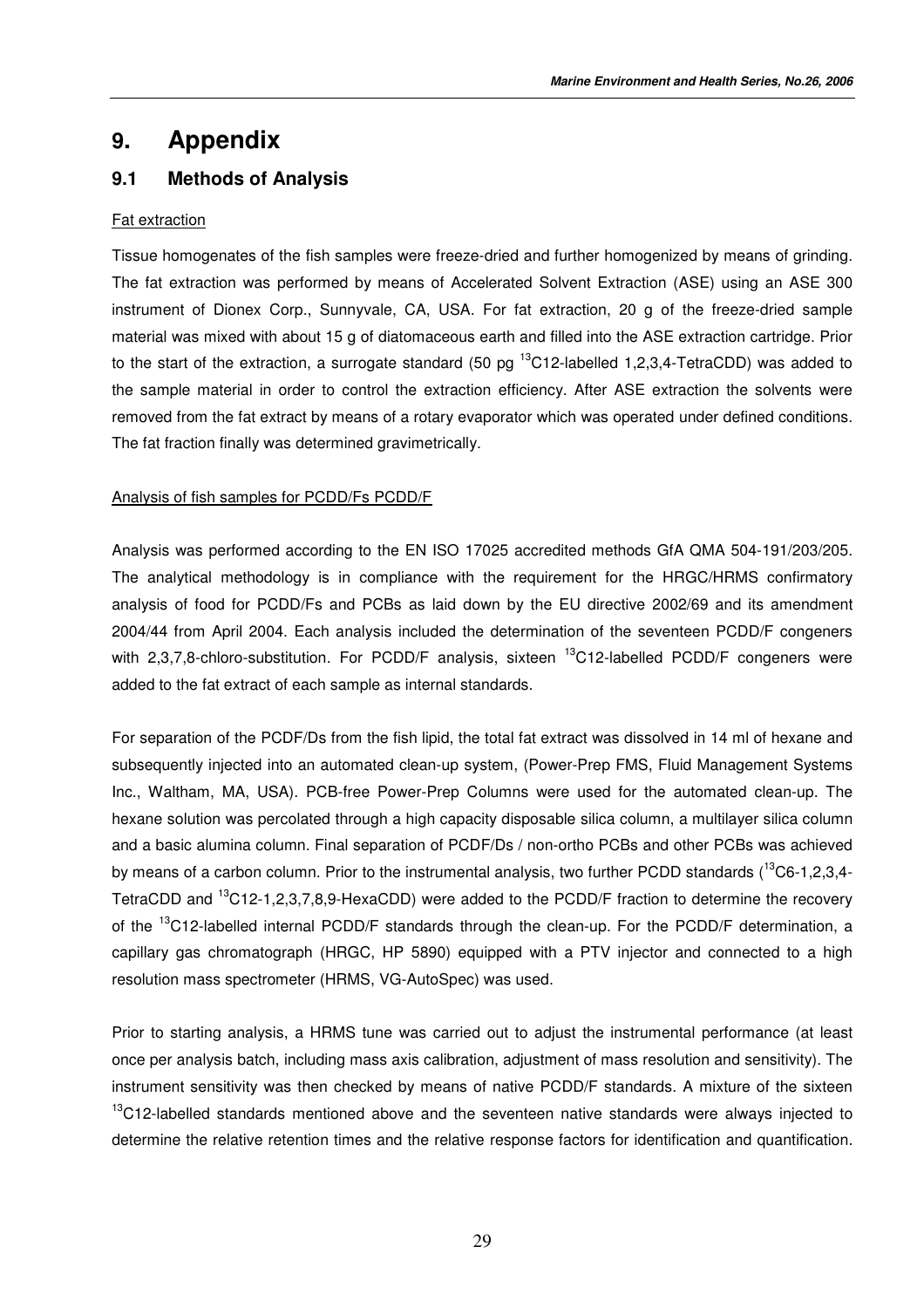During sample analysis, the stability of the mass focus was assured by means of perfluorokerosene locked masses.

The limits of quantification (LOQs) for the determination of individual PCDD/Fs in the fish samples were in general between 0.002 pg/g whole weight (for 2,3,7,8-TetraCDD) and 0.2 pg/g whole weight for OctaCDD/F. Limits of detection (LODs) are usually a factor of three lower. However, only LOQs are reported.

#### Analysis of fish samples for PCBs

Analyses were performed by application of the EN ISO 17025 accredited methods QMA 504-191/203/251. The analytical procedure is in compliance with the requirements for the PCDD/F and PCB analysis of food by means of HRGC/HRMS laid down in the EU directive 2002/69 and it's amendment 2004/44 from April 2004. The analyses covered the determination of the twelve dioxin-like PCB congeners for which TEFs were established by the WHO in 1998 plus seven indicator PCBs and further 29 PCB congeners as specified in the FSAI request.

Similar to the dioxin analysis, for each native dioxin-like or indicator PCB congener to be determined the corresponding <sup>13</sup>C12-labelled PCB was added as internal standard to the extract (isotope dilution). The remaining PCB congeners are also quantified by means of these and other internal <sup>13</sup>C-labelled PCB standards using response factors relative to an internal standard with the same degree of chlorination. After fat and matrix separation by means of the silica and alumina columns as described above, non-ortho PCBs and PCDD/Fs were separated from the other PCBs by means of a carbon column. The fractions containing the non-ortho PCBs and the other PCBs were analysed in separate GC/MS runs. For PCB detection, a capillary gas chromatograph (HRGC, HP 5890) equipped with a split/splitless injector and connected to a high-resolution mass spectrometer (HRMS, VGAutoSpec) was also used. The procedures for the instrument tuning, the determination of relative retention times and response factors, and the locked mass check were basically the same as described for the PCDD/Fs, however, adjusted to the PCB determination. On the basis of the GC/MS system used for the PCB detection co-elution of the following PCB congeners is observed:

| PCB analyte   | PCB co-eluting |
|---------------|----------------|
| <b>PCB 33</b> | <b>PCB 20</b>  |
| <b>PCB 41</b> | <b>PCB 71</b>  |
| PCB 66        | <b>PCB 81</b>  |
| PCB 123       | PCB 106        |
| PCB 180       | PCB 193        |
| PCB 187       | PCB 182        |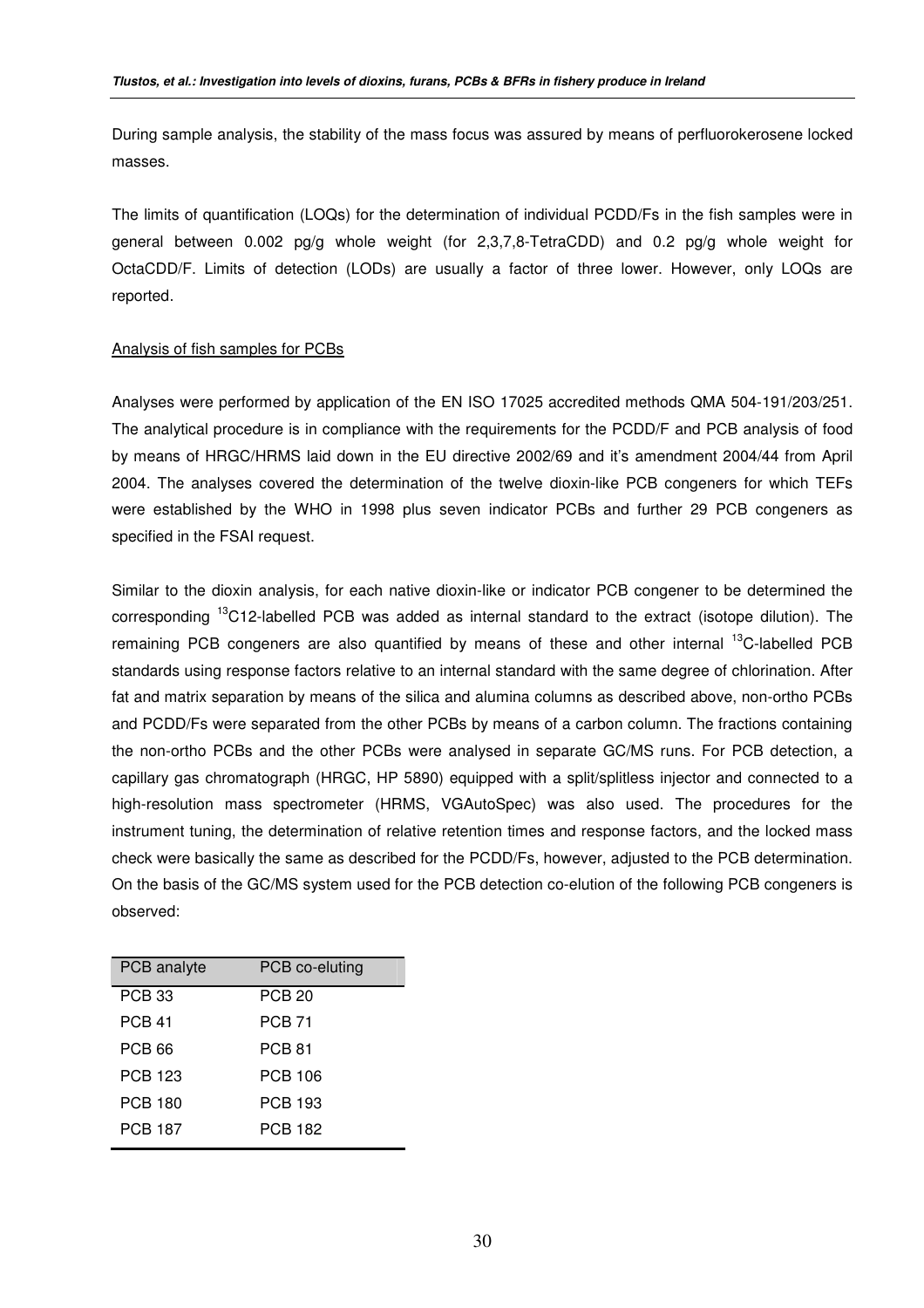Consequently, concentrations determined for these 6 PCB congeners can be considered as maximum values. The limits of quantification (LOQs) were in general in the range of 0.2 and 0.8 pg/g whole weight for the non-ortho PCBs 77, 81, 126 and 169. For the indicator and the other PCB congeners LOQs between 0.2 and 10 pg/g whole weight were generally achieved. Detection limits are lower; however, the limits of quantification are reported.

#### Analysis of fish samples for PBDEs

For the analysis of brominated flame retardant compounds in the fish samples, a GfA established GC/MS method was used. For the determination of PBDEs four <sup>13</sup>C12-labeled PBDE congeners were added to an aliquot of the fat extract of the sample as internal standard.

Extract aliquots were treated with sulphuric acid and further cleaned-up by liquid/solid chromatography. A recovery standard was added prior to the instrumental analysis using capillary gas chromatography (HRGC) coupled with low resolution mass spectrometry (LRMS). The gas chromatographic separation was performed on a 30m HP-5 column with 0.32 mm inner diameter and 0.1 mm film thickness.

The native PBDE congeners were quantified via the internal isotope labelled PBDE standards. Relative response factors of native to isotope labelled PBDEs were determined by means of calibration mixtures analyzed within each analysis sequence. LOQs were in the range of 0.01 ng/g and 0.05 ng/g whole weight for the Tri- to HeptaBDE congeners. The limits of detection (LODs) are lower however, the limits of quantification are reported.

#### Analysis of fish samples for HBCD:

Samples were spiked with deuterated internal standards and with the analytes of interest. Each sample was then mixed with anhydrous sodium sulphate, hexane:dichloromethane and acid modified silica was added. The filtrate and washings were collected reduced in volume and then quantitatively transferred to a glass vial and evaporated to dryness. Methanol and water was added and the solution was transferred to a HPLC-MS/MS vial for analysis using a Sunfire C-18 150 x 2.1 mm, particle size 3.5 µm HPLC column Detection was carried out by MS/MS in multiple reaction monitoring mode (MRM) mode. Quantification was completed by means of internal standard recovery correction.

### **9.2 Quality assurance/control**

The method implemented quality assurance and quality control followed the basic requirements of international standards for the analysis of Dioxins and PCBs at low concentration levels by using isotope dilution and high resolution mass spectrometry (e.g. EC directive 2002/69, EN 1948, EPA 1613). Furthermore, a series of additional tests and analyses were performed to assure quality within this project.

Duplicate analyses, to verify precision of analyte quantification were performed with a set of five samples for PCDD/Fs and PCBs. In all cases, repeat analyses confirmed the first result.